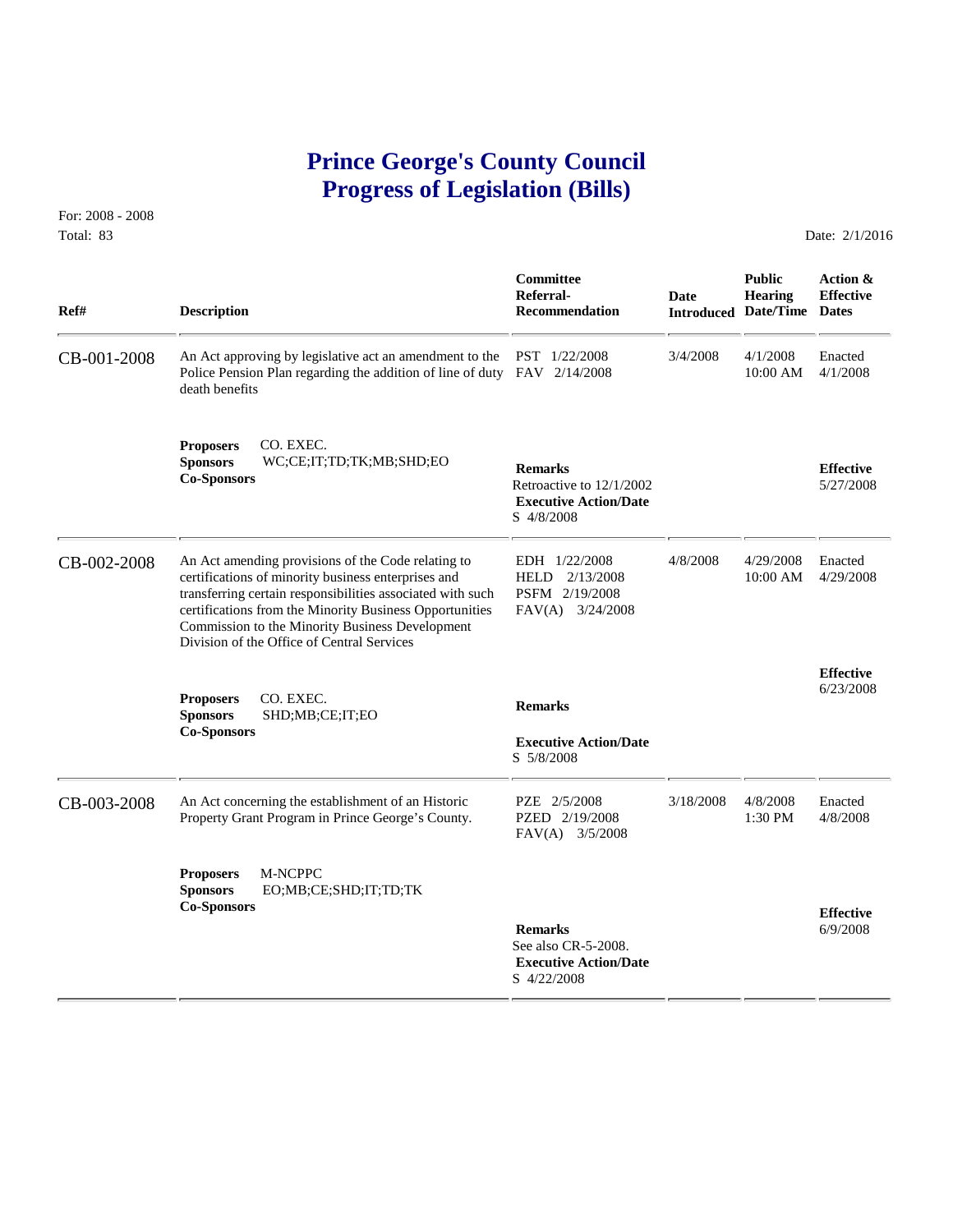| For: 2008-2008<br>Total: 83 | <b>Prince George's County Council</b><br><b>Progress of Legislation (Bills)</b>                                                                                                                                                                                                                                  |                                                                                                                 |                           | Page 2 of 19<br>Date: 2/1/2016               |                                              |  |
|-----------------------------|------------------------------------------------------------------------------------------------------------------------------------------------------------------------------------------------------------------------------------------------------------------------------------------------------------------|-----------------------------------------------------------------------------------------------------------------|---------------------------|----------------------------------------------|----------------------------------------------|--|
| Ref#<br>CB-004-2008         | <b>Description</b><br>An Ordinance concerning Industrial Zones for the purpose PZED 2/19/2008<br>of amending the regulations concerning certain industrial<br>uses.                                                                                                                                              | Committee<br>Referral-<br>Recommendation<br>HELD 3/5/2008<br>HELD 5/7/2008                                      | Date<br><b>Introduced</b> | <b>Public</b><br><b>Hearing</b><br>Date/Time | Action &<br><b>Effective</b><br><b>Dates</b> |  |
|                             | TК<br><b>Proposers</b><br><b>Sponsors</b><br><b>Co-Sponsors</b>                                                                                                                                                                                                                                                  | <b>Remarks</b><br><b>Executive Action/Date</b>                                                                  |                           |                                              | <b>Effective</b>                             |  |
| CB-005-2008                 | An Act concerning the Issuance and Sale of Special<br>Obligation Bonds in aggregate principal amount not to<br>exceed \$35,000,000 for the financing of certain<br>infrastructure improvements relating to the National<br>Harbor Development District and the National Harbor<br><b>Special Taxing District</b> | PSFM 2/19/2008<br>HELD 3/3/2008<br>HELD 3/17/2008                                                               |                           |                                              | <b>Effective</b>                             |  |
|                             | TK<br><b>Proposers</b><br><b>Sponsors</b><br><b>Co-Sponsors</b>                                                                                                                                                                                                                                                  | <b>Remarks</b><br><b>Executive Action/Date</b>                                                                  |                           |                                              |                                              |  |
| CB-006-2008                 | An Act approving the Collective Bargaining Agreement<br>between Prince George's County, Maryland and Council<br>67, American Federation of State, County and Municipal<br>Employees (AFSCME), AFL-CIO, and its affiliated<br>Locals 1170, 2462, 2735 and 3389, covering Fiscal Years<br>2008 and 2009            | C.O.W. 2/26/2008<br>FAV 2/26/2008                                                                               | 2/26/2008                 | 3/18/2008<br>10:00 AM                        | Enacted<br>3/18/2008                         |  |
|                             | CO. EXEC.<br><b>Proposers</b><br><b>Sponsors</b><br>SHD;TK;IT;EO;MB;CE<br><b>Co-Sponsors</b>                                                                                                                                                                                                                     | <b>Remarks</b><br>See also CR-11-2008;<br>retroactive to 7/1/2007<br><b>Executive Action/Date</b><br>S 4/8/2008 |                           |                                              | <b>Effective</b><br>5/27/2008                |  |
| CB-007-2008                 | An Act amending provisions of the Code relating to the<br>Youth Commission established by CB-19-2006,<br>transferring certain administrative and staff support<br>responsibilities.                                                                                                                              | HEHS 2/26/2008<br>3/13/2008<br>FAV                                                                              | 3/25/2008                 | 4/15/2008<br>10:00 AM                        | Enacted<br>4/15/2008                         |  |
|                             | MB<br><b>Proposers</b><br><b>Sponsors</b><br>MB;TD;EO<br><b>Co-Sponsors</b>                                                                                                                                                                                                                                      | <b>Remarks</b><br><b>Executive Action/Date</b><br>S 4/22/2008                                                   |                           |                                              | <b>Effective</b><br>6/9/2008                 |  |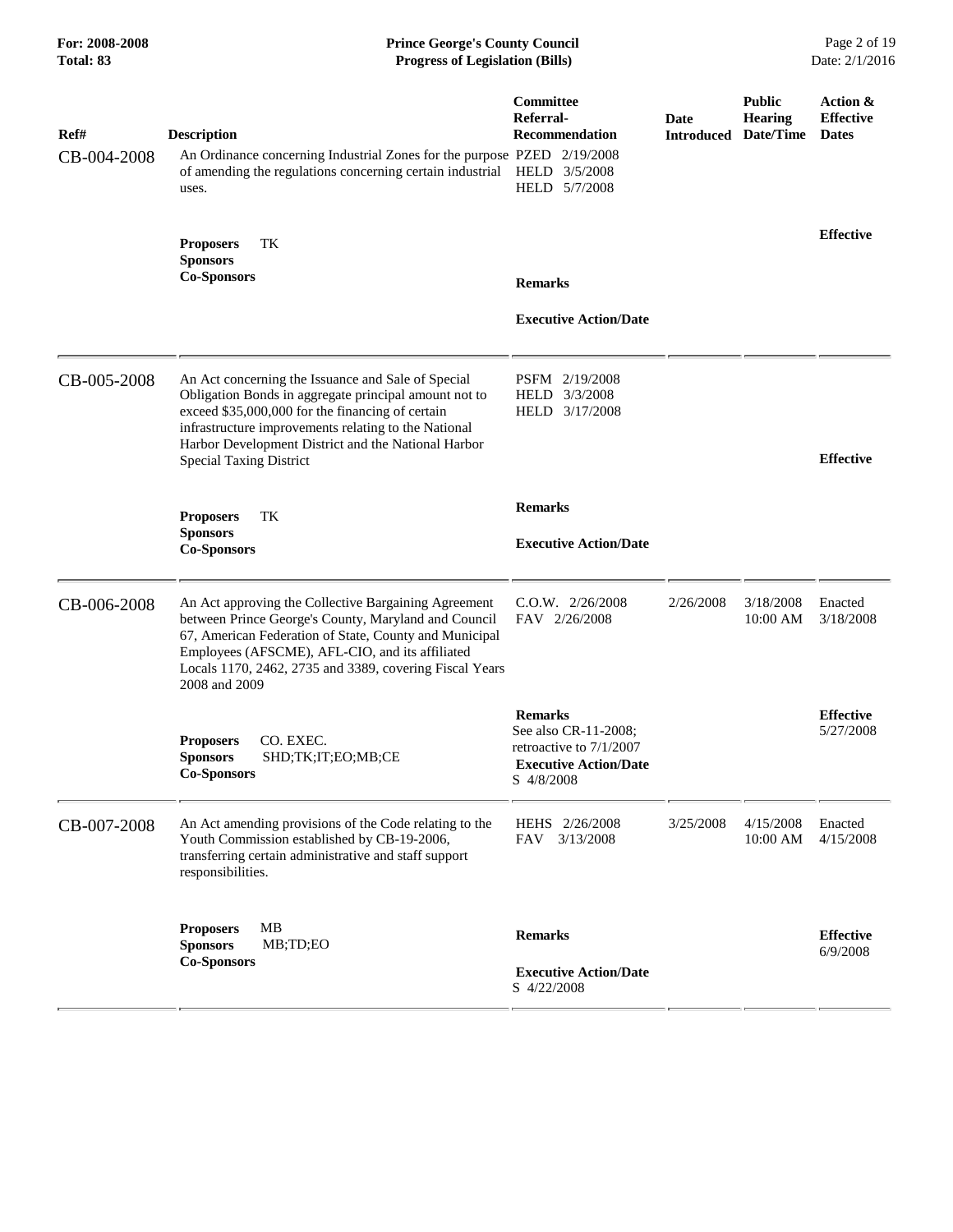| Ref#<br>CB-008-2008 | <b>Description</b><br>An Act approving the Collective Bargaining Agreement,<br>covering Fiscal Years 2008 and 2009, between the County FAV 2/26/2008<br>and Council 67, American Federation of State, County and<br>Municipal Employees, AFL-CIO Local 241 (School<br>Crossing Guards) | Committee<br>Referral-<br><b>Recommendation</b><br>$C.0.W.$ $2/26/2008$                                         | Date<br><b>Introduced</b><br>2/26/2008 | <b>Public</b><br>Hearing<br>Date/Time<br>3/18/2008<br>10:00 AM | Action &<br><b>Effective</b><br><b>Dates</b><br>Enacted<br>3/18/2008 |
|---------------------|----------------------------------------------------------------------------------------------------------------------------------------------------------------------------------------------------------------------------------------------------------------------------------------|-----------------------------------------------------------------------------------------------------------------|----------------------------------------|----------------------------------------------------------------|----------------------------------------------------------------------|
|                     | CO. EXEC.<br><b>Proposers</b><br><b>Sponsors</b><br>SHD;CE;IT;EO;TK;MB<br><b>Co-Sponsors</b>                                                                                                                                                                                           | <b>Remarks</b><br>See also CR-12-2008;<br>retroactive to 7/1/2007<br><b>Executive Action/Date</b><br>S 4/8/2008 |                                        |                                                                | <b>Effective</b><br>5/27/2008                                        |
| CB-009-2008         | An Ordinance requiring the Maryland-National Capital<br>Park and Planning Commission to provide certain notice<br>on its website of pending development applications                                                                                                                   | PZED 3/18/2008<br>FAV 4/2/2008                                                                                  | 4/15/2008                              | 5/20/2008<br>10:00 AM                                          | Enacted<br>5/20/2008                                                 |
|                     | <b>Proposers</b><br>CЕ<br><b>Sponsors</b><br>CE;MB;IT;TD;TK;SHD<br><b>Co-Sponsors</b>                                                                                                                                                                                                  | <b>Remarks</b><br><b>Executive Action/Date</b>                                                                  |                                        |                                                                | <b>Effective</b><br>7/7/2008                                         |
| CB-010-2008         | An Act increasing the County recordation tax rate to Two PSFM 4/1/2008<br>Dollars and Fifty Cents (\$2.50) for each Five Hundred<br>Dollars (\$500.00) on all instruments of writing subject to<br>the tax                                                                             | <b>HELD</b><br>4/14/2008<br>NR(A) 4/28/2008                                                                     | 4/29/2008                              | 5/20/2008<br>10:00 AM                                          | Enacted<br>5/20/2008                                                 |
|                     | CO. EXEC.<br><b>Proposers</b><br><b>SHD</b><br><b>Sponsors</b><br><b>Co-Sponsors</b>                                                                                                                                                                                                   | <b>Remarks</b><br><b>Executive Action/Date</b><br>S 6/12/2008                                                   |                                        |                                                                | <b>Effective</b><br>7/5/2008                                         |
| CB-011-2008         | An Act concerning energy conservation real property tax<br>credit for the purpose of establishing a tax credit for real<br>property for residential homeowners who utilize solar or<br>geothermal energy conservation devices                                                          | PSFM 4/1/2008<br>$FAV(A)$ 6/16/2008                                                                             | 7/1/2008                               | 7/23/2008<br>10:00 AM                                          | Enacted<br>7/23/2008                                                 |
|                     | <b>Proposers</b><br>EO;TD;WC<br>EO;TD;WC;CE;AH;SHD;IT<br><b>Sponsors</b><br><b>Co-Sponsors</b>                                                                                                                                                                                         | <b>Remarks</b><br><b>Executive Action/Date</b><br>S 8/11/2008                                                   |                                        |                                                                | <b>Effective</b><br>9/26/2008                                        |
| CB-012-2008         | An Act establishing a permit and fee for seasonal food<br>service facilities in County based farmer's markets.                                                                                                                                                                         | HEHS 4/8/2008<br>5/1/2008<br><b>FAV</b>                                                                         | 5/13/2008                              | 6/10/2008<br>1:30 PM                                           | Enacted<br>6/10/2008                                                 |
|                     | EO<br><b>Proposers</b><br>EO;WC;TD<br><b>Sponsors</b><br><b>Co-Sponsors</b>                                                                                                                                                                                                            | <b>Remarks</b>                                                                                                  |                                        |                                                                | <b>Effective</b><br>8/18/2008                                        |

 **Executive Action/Date** S 7/2/2008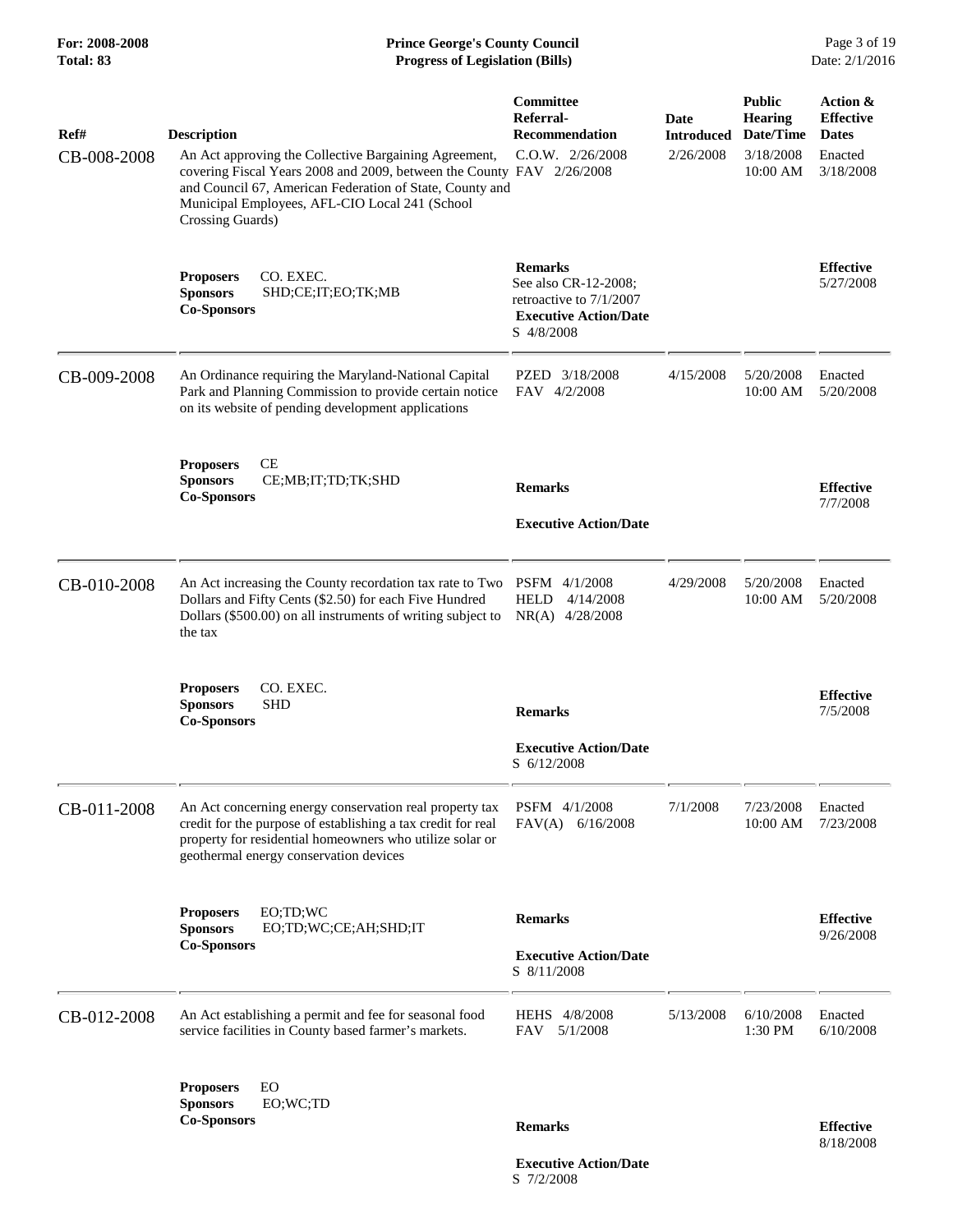| <b>Prince George's County Council</b><br><b>Progress of Legislation (Bills)</b>                                                                             |                                                                                                                |                                                         |                                 | Page 4 of 19<br>Date: 2/1/2016               |
|-------------------------------------------------------------------------------------------------------------------------------------------------------------|----------------------------------------------------------------------------------------------------------------|---------------------------------------------------------|---------------------------------|----------------------------------------------|
| <b>Description</b>                                                                                                                                          | <b>Committee</b><br>Referral-<br><b>Recommendation</b>                                                         | Date                                                    | <b>Public</b><br><b>Hearing</b> | Action &<br><b>Effective</b><br><b>Dates</b> |
| An Act concerning Prince George's County Police<br>Civilian Employees Association (PCEA) Collective                                                         | PSFM 4/22/2008<br>FAV 5/19/2008                                                                                | 6/3/2008                                                | 7/1/2008<br>10:00 AM            | Enacted<br>7/1/2008                          |
| CO. EXEC.<br><b>Proposers</b><br><b>SHD</b><br><b>Sponsors</b><br><b>Co-Sponsors</b>                                                                        | <b>Remarks</b><br>See also CR-26-2008<br>Retroactive to 7/1/2007<br><b>Executive Action/Date</b><br>S 7/8/2008 |                                                         |                                 | <b>Effective</b><br>8/22/2008                |
| An Ordinance permitting sign shops in the C-S-C Zone<br>under certain circumstances.                                                                        | PZED 4/22/2008<br>HELD 5/7/2008<br>FAV(A) 5/27/2008                                                            | 6/10/2008                                               | 7/23/2008<br>10:00 AM           | Enacted<br>7/23/2008                         |
| EO<br><b>Proposers</b><br><b>Sponsors</b><br>EO<br><b>Co-Sponsors</b>                                                                                       | <b>Remarks</b><br><b>Executive Action/Date</b>                                                                 |                                                         |                                 | <b>Effective</b><br>9/8/2008                 |
| An Ordinance modifying development regulations in the<br>I-3 Zone under certain circumstances.                                                              | PZED 4/22/2008<br>HELD 5/27/2008<br>FAV(A) 6/18/2008                                                           | 7/1/2008                                                | 7/23/2008<br>10:00 AM           | Enacted<br>7/23/2008                         |
| <b>SHD</b><br><b>Proposers</b><br><b>Sponsors</b><br>SHD;AH<br><b>Co-Sponsors</b>                                                                           |                                                                                                                |                                                         |                                 | <b>Effective</b>                             |
|                                                                                                                                                             | <b>Remarks</b><br><b>Executive Action/Date</b>                                                                 |                                                         |                                 | 9/8/2008                                     |
| An Act concerning Fraternal Order of Police, Prince<br>George's County Lodge 89, Inc. Collective Bargaining<br>Agreement July 1, 2007 through June 30, 2009 | PSFM 4/22/2008<br>FAV 5/19/2008                                                                                | 6/3/2008                                                | 7/1/2008<br>10:00 AM            | Enacted<br>7/1/2008                          |
| CO. EXEC.<br><b>Proposers</b><br><b>SHD</b><br><b>Sponsors</b><br><b>Co-Sponsors</b>                                                                        | <b>Remarks</b><br>See also CR-32-2008<br>Retroactive to 7/1/2008<br><b>Executive Action/Date</b><br>S 7/8/2008 |                                                         |                                 | <b>Effective</b><br>8/22/2008                |
|                                                                                                                                                             |                                                                                                                | Bargaining Agreement July 1, 2007 through June 30, 2009 |                                 | <b>Introduced Date/Time</b>                  |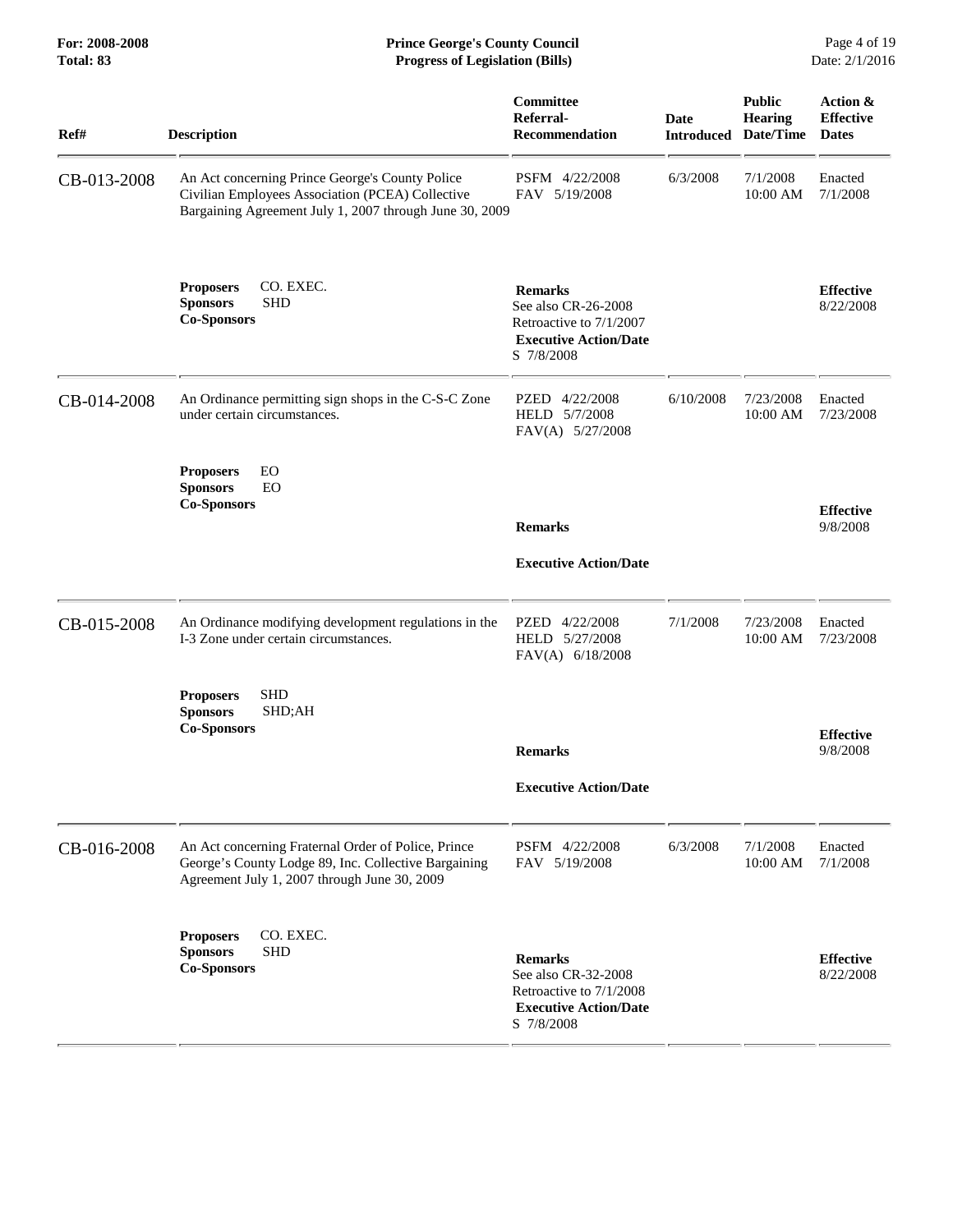| Ref#<br>CB-017-2008 | <b>Description</b><br>An Act concerning Prince George's County Fire Service<br>Pension Plan for the purpose of approving by legislative<br>act an amendment to the Fire Service Pension Plan<br>regarding the addition of line of duty death benefits  | Committee<br>Referral-<br><b>Recommendation</b><br>PSFM 4/29/2008<br>FAV(A) 5/19/2008   | Date<br><b>Introduced</b><br>6/3/2008 | <b>Public</b><br><b>Hearing</b><br>Date/Time<br>7/1/2008<br>$10:00$ AM | Action &<br><b>Effective</b><br><b>Dates</b><br>Enacted<br>7/1/2008 |
|---------------------|--------------------------------------------------------------------------------------------------------------------------------------------------------------------------------------------------------------------------------------------------------|-----------------------------------------------------------------------------------------|---------------------------------------|------------------------------------------------------------------------|---------------------------------------------------------------------|
|                     | CO. EXEC.<br><b>Proposers</b><br><b>Sponsors</b><br>EO;CE;MB;SHD<br><b>Co-Sponsors</b>                                                                                                                                                                 | <b>Remarks</b><br><b>Executive Action/Date</b><br>S 7/8/2008                            |                                       |                                                                        | <b>Effective</b><br>8/22/2008                                       |
| CB-018-2008         | An Act concerning Prince George's County Deputy<br>Sheriff's Pension Plan for the purpose of approving by<br>legislative act an amendment to the Deputy Sheriff's<br>Pension Plan regarding the addition of line of duty death<br>benefits             | PSFM 4/29/2008<br>FAV(A) 5/19/2008                                                      | 6/3/2008                              | 7/1/2008<br>10:00 AM                                                   | Enacted<br>7/1/2008                                                 |
|                     | CO. EXEC.<br><b>Proposers</b><br><b>Sponsors</b><br>SHD;CE;MB;TD;IT;TK<br><b>Co-Sponsors</b>                                                                                                                                                           | <b>Remarks</b><br><b>Executive Action/Date</b><br>S 7/8/2008                            |                                       |                                                                        | <b>Effective</b><br>8/22/2008                                       |
| CB-019-2008         | An Act concerning Prince George's County Correctional<br>Officers' Pension Plan for the purpose of approving by<br>legislative act an amendment to the Correctional Officers'<br>Pension Plan regarding the addition of line of duty death<br>benefits | PSFM 4/29/2008<br>$FAV(A)$ 5/19/2008                                                    | 6/3/2008                              | 7/1/2008<br>10:00 AM                                                   | Enacted<br>7/1/2008                                                 |
|                     | <b>Proposers</b><br>CO. EXEC.<br><b>Sponsors</b><br>SHD;MB;CE;TD;IT;TK<br><b>Co-Sponsors</b>                                                                                                                                                           | <b>Remarks</b><br><b>Executive Action/Date</b><br>S 7/8/2008                            |                                       |                                                                        | <b>Effective</b><br>8/22/2008                                       |
| CB-020-2008         | An Act concerning Deputy Sheriff's Association of Prince PSFM 4/29/2008<br>George's County, Inc. (Civilian Units) Collective<br>Bargaining Agreement July 1, 2007 through June 30, 2009                                                                | FAV 5/19/2008                                                                           | 6/3/2008                              | 7/1/2008<br>10:00 AM                                                   | Enacted<br>7/1/2008                                                 |
|                     | CO. EXEC.<br><b>Proposers</b><br><b>Sponsors</b><br><b>SHD</b><br><b>Co-Sponsors</b>                                                                                                                                                                   | <b>Remarks</b><br>Retroactive to 7/1/2007<br><b>Executive Action/Date</b><br>S 7/8/2008 |                                       |                                                                        | <b>Effective</b><br>8/22/2008                                       |
| CB-021-2008         | An Act concerning the International Association of Fire<br>Fighters, Local 1619, AFL-CIO (Civilians) Collective<br>Bargaining Agreement July 1, 2007 through June 30, 2009                                                                             | PSFM 4/29/2008<br>5/19/2008<br>FAV                                                      | 6/3/2008                              | 7/1/2008<br>10:00 AM                                                   | Enacted<br>7/1/2008                                                 |
|                     | CO. EXEC.<br><b>Proposers</b><br><b>Sponsors</b><br><b>SHD</b><br><b>Co-Sponsors</b>                                                                                                                                                                   | <b>Remarks</b><br>See also CR-34-2008<br>Retroactive to 7/1/2008                        |                                       |                                                                        | <b>Effective</b><br>8/22/2008                                       |

 **Executive Action/Date**

S 7/8/2008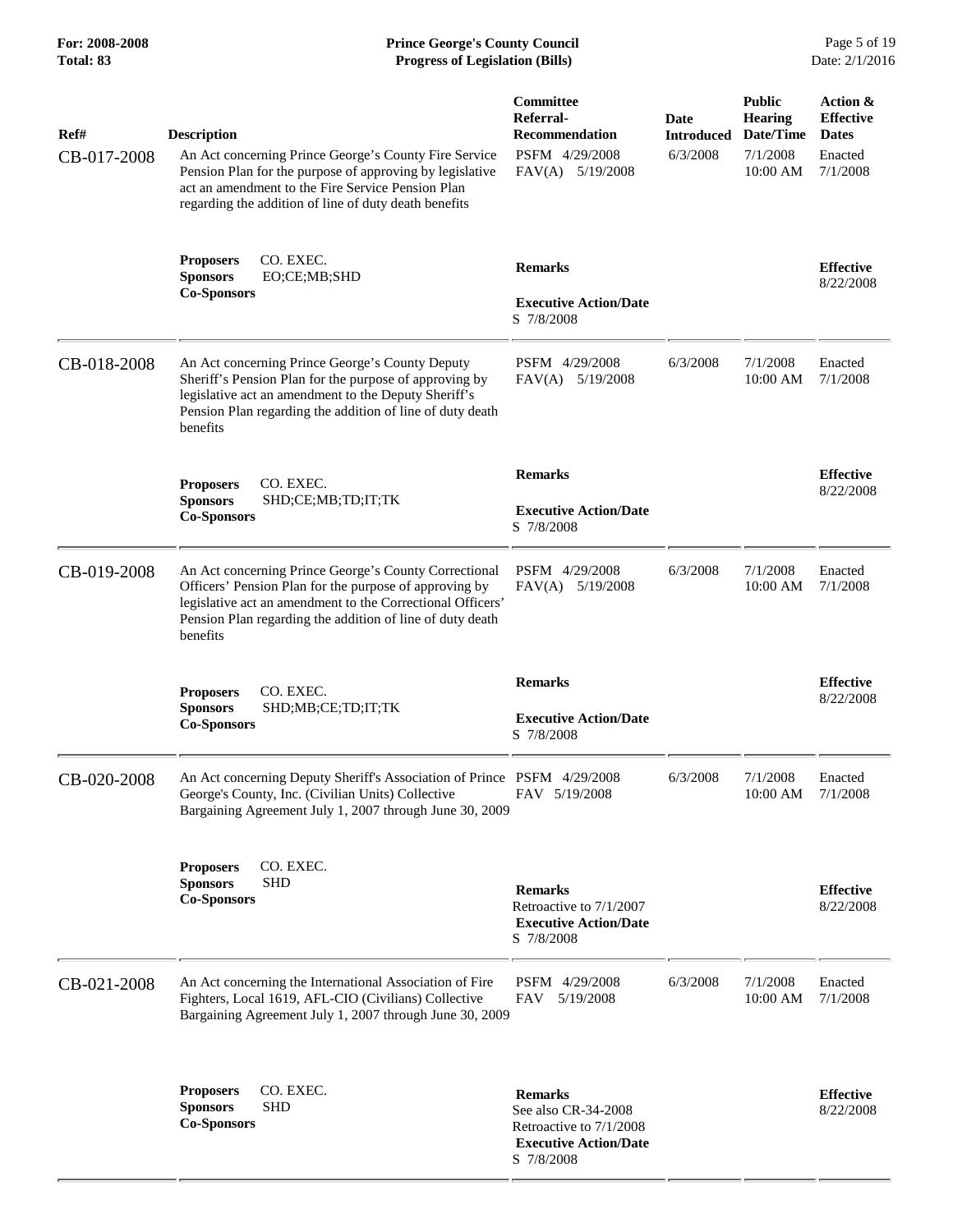| Ref#<br>CB-022-2008 | <b>Description</b><br>An Act concerning the International Association of Fire<br>Fighters, AFL-CIO, Local 1619 (Fire Fighters,<br>Paramedics, Fire Fighter/Medics) Collective Bargaining<br>Agreement July 1, 2007 through June 30, 2009 | Committee<br>Referral-<br><b>Recommendation</b><br>PSFM 5/6/2008<br>FAV 5/19/2008                              | <b>Date</b><br><b>Introduced</b><br>6/3/2008 | <b>Public</b><br><b>Hearing</b><br>Date/Time<br>7/1/2008<br>$10:00$ AM | Action &<br><b>Effective</b><br><b>Dates</b><br>Enacted<br>7/1/2008 |
|---------------------|------------------------------------------------------------------------------------------------------------------------------------------------------------------------------------------------------------------------------------------|----------------------------------------------------------------------------------------------------------------|----------------------------------------------|------------------------------------------------------------------------|---------------------------------------------------------------------|
|                     | CO. EXEC.<br><b>Proposers</b><br><b>Sponsors</b><br><b>SHD</b><br><b>Co-Sponsors</b>                                                                                                                                                     | <b>Remarks</b><br>See also CR-36-2008<br>Retroactive to 7/1/2007<br><b>Executive Action/Date</b><br>S 7/8/2008 |                                              |                                                                        | <b>Effective</b><br>8/22/2008                                       |
| CB-023-2008         | An Act approving the labor agreement by and between<br>Prince George's County and Prince George's County<br>Correctional Officers' Association, Inc. (Civilian Unit)<br>July 1, 2007 through June 30, 2009                               | PSFM 5/6/2008<br>FAV 5/19/2008                                                                                 | 6/3/2008                                     | 7/1/2008<br>10:00 AM                                                   | Enacted<br>7/1/2008                                                 |
|                     | CO. EXEC.<br><b>Proposers</b><br><b>SHD</b><br><b>Sponsors</b><br><b>Co-Sponsors</b>                                                                                                                                                     | <b>Remarks</b><br>See also CR-37-2008<br>Retroactive to 7/1/2007<br><b>Executive Action/Date</b><br>S 7/8/2008 |                                              |                                                                        | <b>Effective</b><br>8/22/2008                                       |
| CB-024-2008         | An Ordinance amending the lot coverage requirement in<br>the R-R Zone under certain circumstances.                                                                                                                                       | PZED 5/6/2008<br>HELD 5/27/2008<br>FAV(A) 9/17/2008                                                            | 9/30/2008                                    | 11/5/2008<br>10:00 AM                                                  | Enacted<br>11/5/2008                                                |
|                     | IT<br><b>Proposers</b><br>IT<br><b>Sponsors</b><br><b>Co-Sponsors</b>                                                                                                                                                                    | <b>Remarks</b><br><b>Executive Action/Date</b>                                                                 |                                              |                                                                        | <b>Effective</b><br>12/22/2008                                      |
| CB-025-2008         | An Subdivision Bill amending the findings for adequacy<br>of public facilities and roads improvements for<br>development on property subject to a specific public<br>facilities financing and implementation program                     | PZED 5/6/2008<br>HELD 5/27/2008<br>FAV(A) 6/4/2008                                                             | 6/10/2008                                    | 7/23/2008<br>10:00 AM                                                  | Enacted<br>7/23/2008                                                |
|                     | SHD;CE<br><b>Proposers</b><br>SHD;CE<br><b>Sponsors</b><br><b>Co-Sponsors</b>                                                                                                                                                            | <b>Remarks</b><br><b>Executive Action/Date</b><br>S 8/11/2008                                                  |                                              |                                                                        | <b>Effective</b><br>9/11/2008                                       |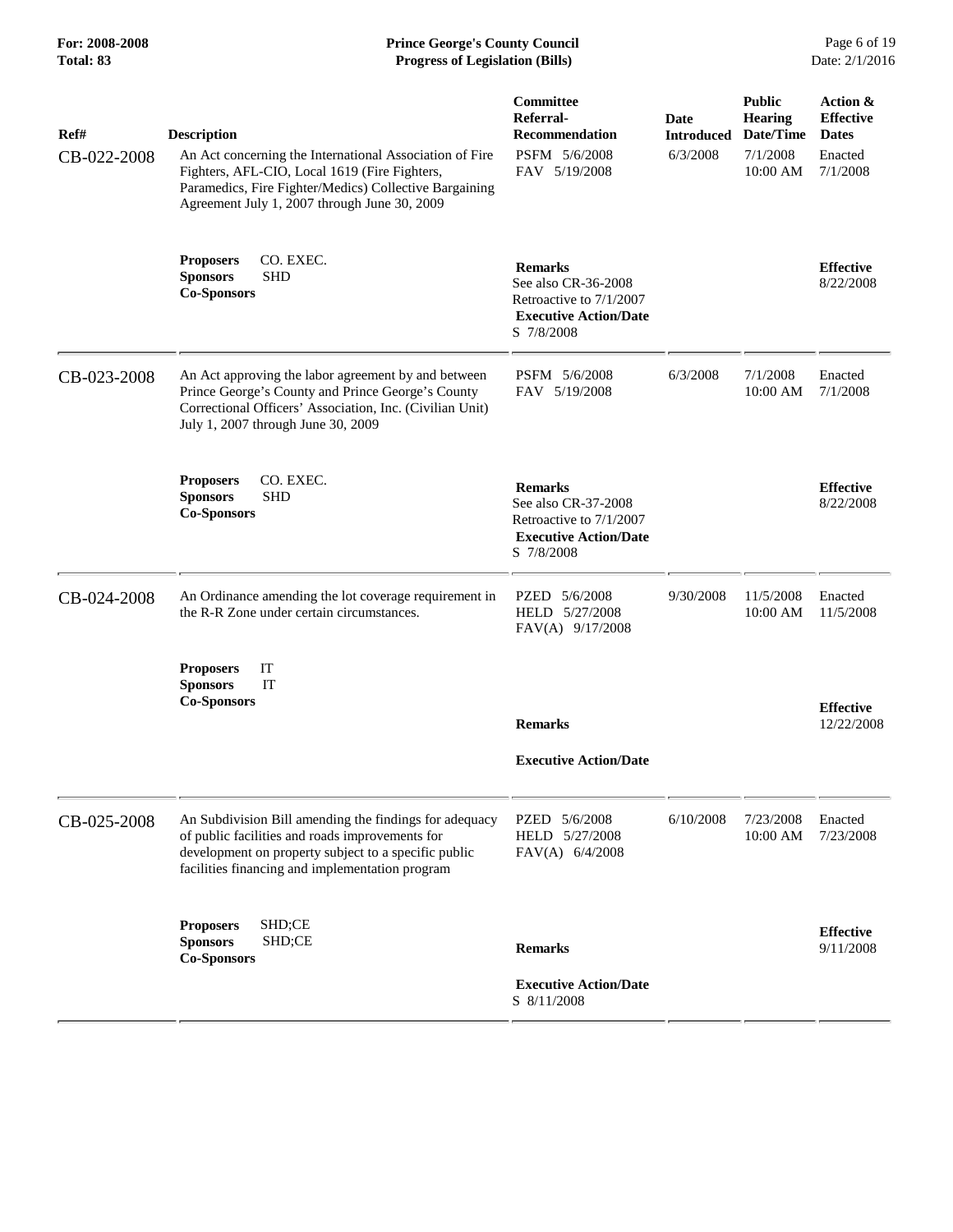| For: 2008-2008<br><b>Total: 83</b> | <b>Prince George's County Council</b><br><b>Progress of Legislation (Bills)</b>                                                                                                                                                                                                 |                                                                                          |                                        |                                                                       | Page 7 of 19<br>Date: 2/1/2016                                       |  |
|------------------------------------|---------------------------------------------------------------------------------------------------------------------------------------------------------------------------------------------------------------------------------------------------------------------------------|------------------------------------------------------------------------------------------|----------------------------------------|-----------------------------------------------------------------------|----------------------------------------------------------------------|--|
| Ref#<br>CB-026-2008                | <b>Description</b><br>An Ordinance amending the applicable required findings<br>of approval for Comprehensive Design Plans for certain<br>properties that were placed in a Comprehensive Design<br>Zone through a master plan or sector plan approved after<br>October 1, 2006. | <b>Committee</b><br>Referral-<br><b>Recommendation</b><br>PZED 5/6/2008<br>FAV 5/27/2008 | Date<br><b>Introduced</b><br>6/10/2008 | <b>Public</b><br><b>Hearing</b><br>Date/Time<br>7/23/2008<br>10:00 AM | Action &<br><b>Effective</b><br><b>Dates</b><br>Enacted<br>7/23/2008 |  |
|                                    | SHD;CE<br><b>Proposers</b><br><b>Sponsors</b><br>SHD;CE;EO<br><b>Co-Sponsors</b>                                                                                                                                                                                                | <b>Remarks</b><br><b>Executive Action/Date</b>                                           |                                        |                                                                       | <b>Effective</b><br>9/8/2008                                         |  |
| CB-027-2008                        | An Act approving the Prince George's County portion of<br>the Maryland-National Capital Park and Planning<br>Commission budget and making appropriations and<br>levying certain taxes for FY 2009 for the M-NCPPC                                                               |                                                                                          | 5/21/2008                              |                                                                       | Enacted<br>5/21/2008                                                 |  |
|                                    | <b>SHD</b><br><b>Proposers</b><br><b>Sponsors</b><br>SHD;CE;EO;MB;IT;TK<br><b>Co-Sponsors</b>                                                                                                                                                                                   | <b>Remarks</b><br><b>Executive Action/Date</b><br>S 5/28/2008                            |                                        |                                                                       | <b>Effective</b><br>7/1/2008                                         |  |
| CB-028-2008                        | An Act concerning FY 2008-2009 Current Expense and<br><b>Capital Budgets</b>                                                                                                                                                                                                    |                                                                                          | 5/21/2008                              |                                                                       | Enacted<br>5/21/2008                                                 |  |
|                                    | <b>SHD</b><br><b>Proposers</b><br><b>Sponsors</b><br>CE;MB;IT;TK<br><b>Co-Sponsors</b>                                                                                                                                                                                          | <b>Remarks</b><br><b>Executive Action/Date</b><br>S 5/28/2008                            |                                        |                                                                       | <b>Effective</b><br>7/1/2008                                         |  |
| CB-029-2008                        | An Ordinance concerning Regional Urban Community for PZED 5/20/2008<br>the purpose of defining the Regional Urban Community<br>use, permitting the use in the M-X-T Zone, permitting the<br>use in the R-M Zone, and making related amendments to<br>the Zoning Ordinance.      | HELD 6/4/2008                                                                            | 7/1/2008                               | 7/23/2008<br>9:00 AM                                                  | Enacted<br>7/23/2008                                                 |  |
|                                    | <b>SHD</b><br><b>Proposers</b><br><b>Sponsors</b><br>SHD;AH<br><b>Co-Sponsors</b>                                                                                                                                                                                               | <b>Remarks</b><br><b>Executive Action/Date</b>                                           |                                        |                                                                       | <b>Effective</b><br>9/8/2008                                         |  |
| CB-030-2008                        | An Ordinance providing incentives for car sharing<br>facilities in the Mixed Use and Transit District Overlay<br>Zones                                                                                                                                                          | PZED 5/20/2008                                                                           |                                        |                                                                       |                                                                      |  |
|                                    | <b>Proposers</b><br>EO<br><b>Sponsors</b>                                                                                                                                                                                                                                       | <b>Remarks</b>                                                                           |                                        |                                                                       | <b>Effective</b>                                                     |  |
|                                    | <b>Co-Sponsors</b>                                                                                                                                                                                                                                                              | <b>Executive Action/Date</b>                                                             |                                        |                                                                       |                                                                      |  |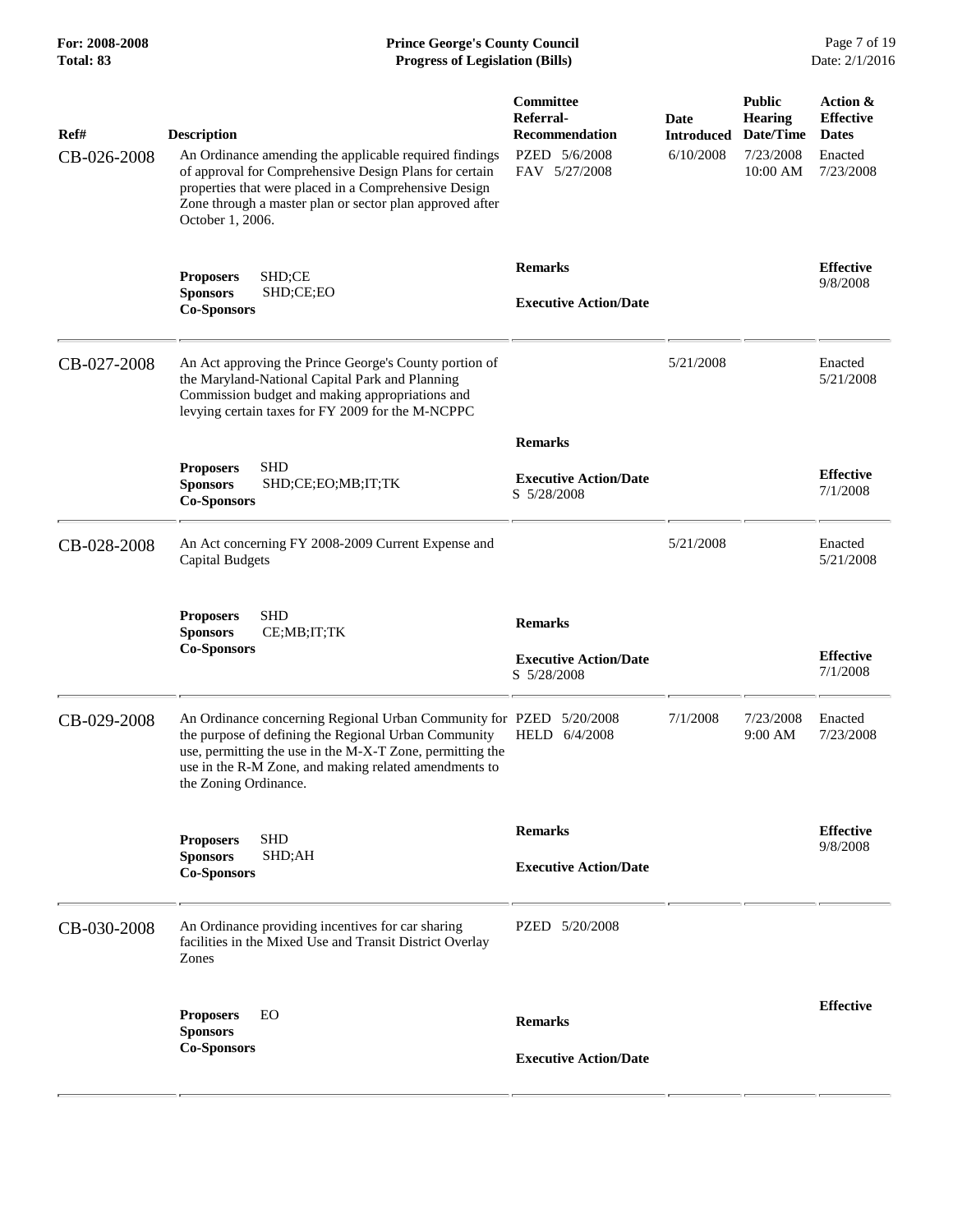| For: 2008-2008<br><b>Total: 83</b> | <b>Prince George's County Council</b><br><b>Progress of Legislation (Bills)</b>                                                                                                                                                                                                                                                                                                                                 |                                                                                                         |                           |                                              | Page 8 of 19<br>Date: 2/1/2016                                   |
|------------------------------------|-----------------------------------------------------------------------------------------------------------------------------------------------------------------------------------------------------------------------------------------------------------------------------------------------------------------------------------------------------------------------------------------------------------------|---------------------------------------------------------------------------------------------------------|---------------------------|----------------------------------------------|------------------------------------------------------------------|
| Ref#<br>CB-031-2008                | <b>Description</b><br>An Act amending the Prince George's County Building<br>ordinance, adopting certain amendments to the 2003<br>Edition of the International Building Code and the<br>International Residential Code for One and Two Family<br>Dwellings, amending sections of the Grading, Drainage<br>and Pollution Control ordinance and generally related to<br>grading, drainage and building standards | <b>Committee</b><br>Referral-<br><b>Recommendation</b><br>THE 5/27/2008<br><b>Remarks</b>               | Date<br><b>Introduced</b> | <b>Public</b><br><b>Hearing</b><br>Date/Time | Action &<br><b>Effective</b><br><b>Dates</b><br><b>Effective</b> |
|                                    | CO. EXEC.<br><b>Proposers</b><br><b>Sponsors</b><br><b>Co-Sponsors</b>                                                                                                                                                                                                                                                                                                                                          | <b>Executive Action/Date</b>                                                                            |                           |                                              |                                                                  |
| CB-032-2008                        | An Ordinance defining a Conservation Subdivision, a<br>Public Benefit Conservation Subdivision, permitting<br>Public Benefit Conservation Subdivision in the R-R Zone<br>and establishing bulk regulations for this use.                                                                                                                                                                                        | PZED 5/27/2008<br>HELD 6/4/2008<br>$FAV(A)$ 6/18/2008                                                   | 7/23/2008                 | 9/9/2008<br>1:30 PM                          | Enacted<br>9/9/2008                                              |
|                                    | TD<br><b>Proposers</b><br>TD<br><b>Sponsors</b><br><b>Co-Sponsors</b>                                                                                                                                                                                                                                                                                                                                           | <b>Remarks</b><br><b>Executive Action/Date</b>                                                          |                           |                                              | <b>Effective</b><br>10/27/2008                                   |
| CB-033-2008                        | A Subdivision Bill establishing requirements, procedures<br>and standards for Public Benefit Conservation<br>Subdivisions and amending certain provisions for<br><b>Conservation Subdivisions.</b>                                                                                                                                                                                                              | PZED 5/27/2008<br>HELD 6/4/2008<br>FAV(A) 6/18/2008                                                     | 7/23/2008                 | 9/9/2008<br>1:30 PM                          | Enacted<br>9/9/2008                                              |
|                                    | <b>Proposers</b><br>TD<br>TD;SHD<br><b>Sponsors</b><br><b>Co-Sponsors</b>                                                                                                                                                                                                                                                                                                                                       | <b>Remarks</b><br><b>Executive Action/Date</b><br>S 9/17/2008                                           |                           |                                              | <b>Effective</b><br>10/20/2008                                   |
| CB-034-2008                        | An Act concerning borrowing to finance Capital Projects<br>for Library Facilities in an amount not to exceed<br>\$9,155,000, and providing for the issuance of such bonds<br>subject to referendum of the legal voters of the County                                                                                                                                                                            | PSFM 6/3/2008<br>FAV 6/16/2008                                                                          | 7/1/2008                  | 7/23/2008<br>10:00 AM                        | Enacted<br>7/23/2008                                             |
|                                    | CO. EXEC.<br><b>Proposers</b><br><b>Sponsors</b><br><b>SHD</b><br><b>Co-Sponsors</b>                                                                                                                                                                                                                                                                                                                            | <b>Remarks</b><br>Approved at referendum<br>on 11/4/2008<br><b>Executive Action/Date</b><br>S 8/11/2008 |                           |                                              | <b>Effective</b><br>11/18/2008                                   |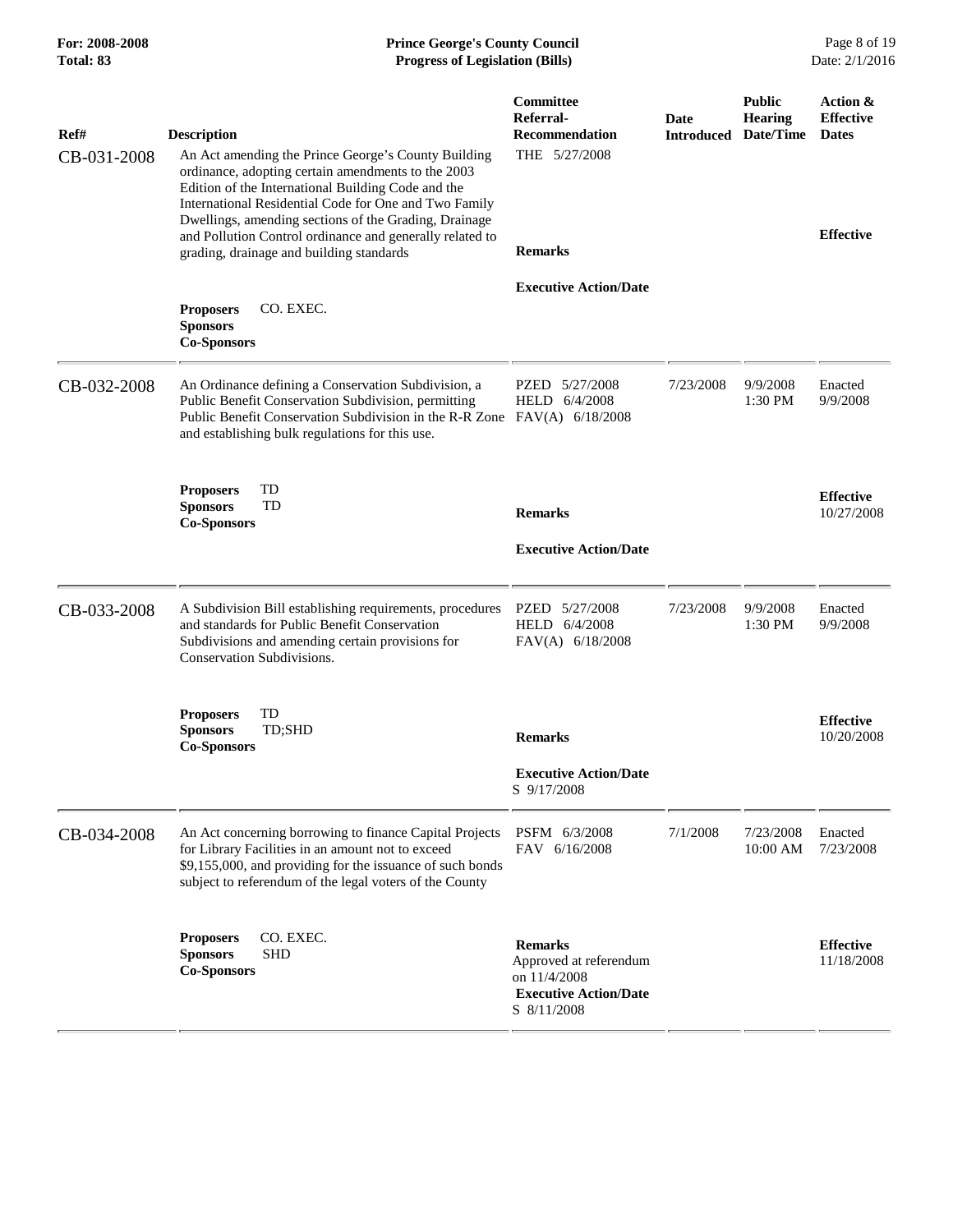| Ref#        | <b>Description</b>                                                                                                                                                                                                                                                | Committee<br>Referral-<br>Recommendation                                                                | Date<br><b>Introduced</b> | <b>Public</b><br><b>Hearing</b><br>Date/Time | Action &<br><b>Effective</b><br><b>Dates</b> |
|-------------|-------------------------------------------------------------------------------------------------------------------------------------------------------------------------------------------------------------------------------------------------------------------|---------------------------------------------------------------------------------------------------------|---------------------------|----------------------------------------------|----------------------------------------------|
| CB-035-2008 | An Act concerning borrowing to finance Capital Projects<br>for Public Safety Facilities in an amount not to exceed<br>\$38,134,000, and providing for the issuance of such<br>bonds subject to referendum of the legal voters of the<br>County                    | PSFM 6/3/2008<br>FAV 6/16/2008                                                                          | 7/1/2008                  | 7/23/2008<br>10:00 AM                        | Enacted<br>7/23/2008                         |
|             | CO. EXEC.<br><b>Proposers</b><br><b>Sponsors</b><br>SHD;EO;CE;MB;AH;IT<br><b>Co-Sponsors</b>                                                                                                                                                                      | <b>Remarks</b><br>Approved at referendum<br>on 11/4/2008<br><b>Executive Action/Date</b><br>S 8/11/2008 |                           |                                              | <b>Effective</b><br>11/18/2008               |
| CB-036-2008 | An Act concerning borrowing to finance Capital Projects<br>for County Buildings in an amount not to exceed<br>\$112,596,000, and providing for the issuance of such<br>bonds subject to referendum of the legal voters of the<br>County                           | PSFM 6/3/2008<br>FAV 6/16/2008                                                                          | 7/1/2008                  | 7/23/2008<br>10:00 AM                        | Enacted<br>7/23/2008                         |
|             | CO. EXEC.<br><b>Proposers</b><br><b>Sponsors</b><br>SHD;MB;AH;IT<br><b>Co-Sponsors</b>                                                                                                                                                                            | <b>Remarks</b><br>Approved at referendum<br>on 11/4/2008<br><b>Executive Action/Date</b><br>S 8/11/2008 |                           |                                              | <b>Effective</b><br>11/18/2008               |
| CB-037-2008 | An Act concerning borrowing to finance Capital Projects<br>for Public Works and Transportation Facilities in an<br>amount not to exceed \$153,224,000, and providing for the<br>issuance of such bonds subject to referendum of the legal<br>voters of the County | PSFM 6/3/2008<br>FAV 6/16/2008                                                                          | 7/1/2008                  | 7/23/2008<br>10:00 AM                        | Enacted<br>7/23/2008                         |
|             | CO. EXEC.<br><b>Proposers</b><br><b>Sponsors</b><br>MB;AH;TD;EO;IT<br><b>Co-Sponsors</b>                                                                                                                                                                          | <b>Remarks</b><br>Approved at referendum<br>on 11/4/2008<br><b>Executive Action/Date</b><br>S 8/11/2008 |                           |                                              | <b>Effective</b><br>11/18/2008               |
| CB-038-2008 | An Act concerning borrowing to finance Capital Projects<br>for Prince George's County Community College in an<br>amount not to exceed \$48,731,000, and providing for the<br>issuance of such bonds subject to referendum of the legal<br>voters of the County    | PSFM 6/3/2008<br>FAV 6/16/2008                                                                          | 7/1/2008                  | 7/23/2008<br>10:00 AM                        | Enacted<br>7/23/2008                         |
|             | CO. EXEC.<br><b>Proposers</b><br><b>Sponsors</b><br>SHD;MB;AH;IT;CE;EO<br><b>Co-Sponsors</b>                                                                                                                                                                      | <b>Remarks</b><br>Approved at referendum<br>on 11/4/2008<br><b>Executive Action/Date</b><br>S 8/11/2008 |                           |                                              | <b>Effective</b><br>11/18/2008               |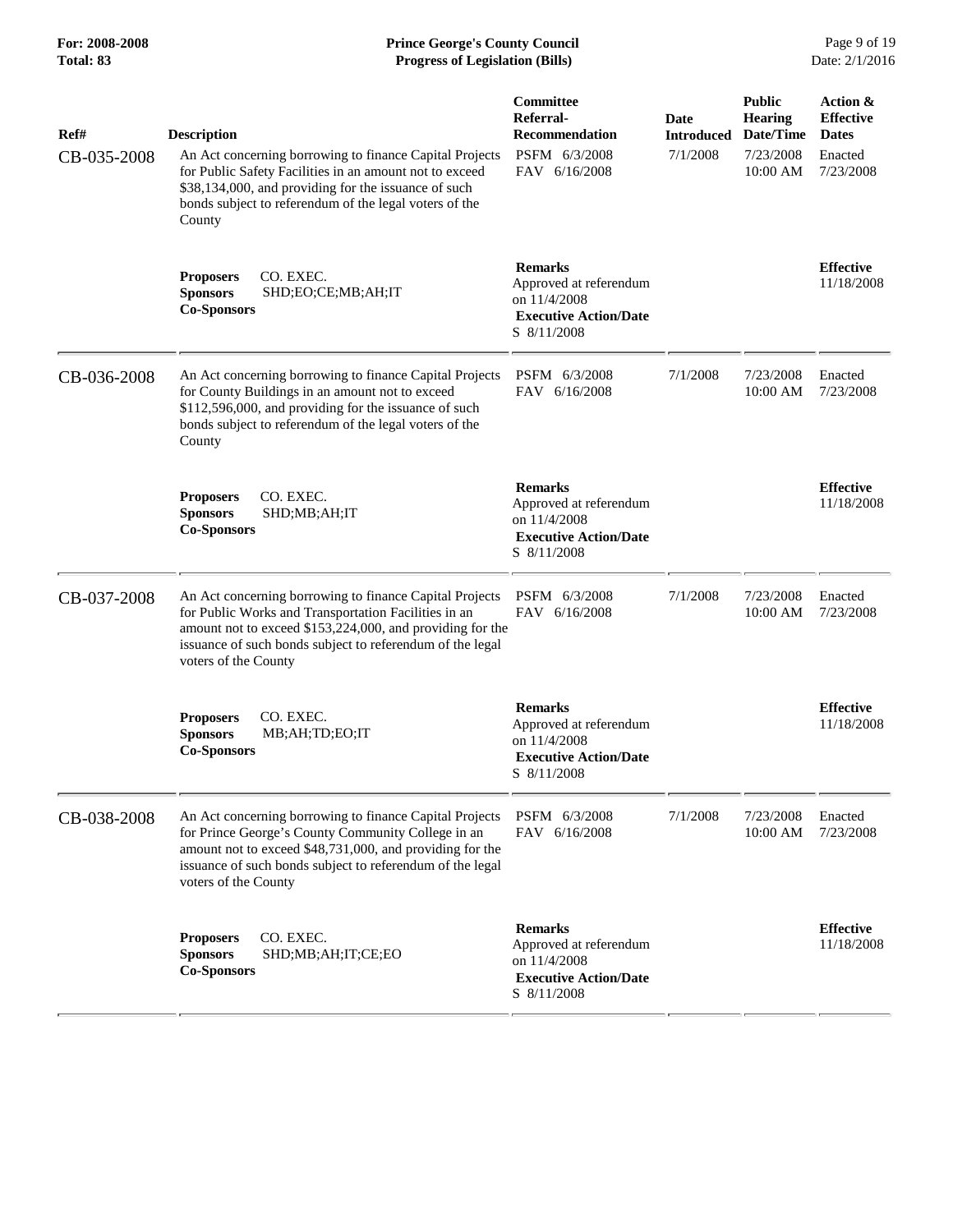| For: 2008-2008<br>Total: 83 | <b>Prince George's County Council</b><br><b>Progress of Legislation (Bills)</b>                                                                                                                                                                     |                                                                                                                 |                           |                                              | Page 10 of 19<br>Date: 2/1/2016              |
|-----------------------------|-----------------------------------------------------------------------------------------------------------------------------------------------------------------------------------------------------------------------------------------------------|-----------------------------------------------------------------------------------------------------------------|---------------------------|----------------------------------------------|----------------------------------------------|
| Ref#                        | <b>Description</b>                                                                                                                                                                                                                                  | Committee<br>Referral-<br><b>Recommendation</b>                                                                 | Date<br><b>Introduced</b> | <b>Public</b><br><b>Hearing</b><br>Date/Time | Action &<br><b>Effective</b><br><b>Dates</b> |
| CB-039-2008                 | An Act concerning borrowing to finance Capital Projects<br>for School Construction in an amount not to exceed<br>\$705,065,000                                                                                                                      | PSFM 6/3/2008<br>FAV<br>6/16/2008                                                                               | 6/17/2008                 | 7/15/2008<br>10:00 AM                        | Enacted<br>7/15/2008                         |
|                             | <b>Proposers</b><br>CO. EXEC.<br>MB;WC;SHD;TD;CE;AH;TK;EO;IT<br><b>Sponsors</b><br><b>Co-Sponsors</b>                                                                                                                                               | <b>Remarks</b>                                                                                                  |                           |                                              | <b>Effective</b><br>9/12/2008                |
|                             |                                                                                                                                                                                                                                                     | <b>Executive Action/Date</b><br>S 7/29/2008                                                                     |                           |                                              |                                              |
| CB-040-2008                 | An Act concerning Deputy Sheriff's Association of Prince PSFM 6/3/2008<br>George's County Inc. Collective Bargaining Agreement<br>July 1, 2007 through June 30, 2009                                                                                | FAV<br>6/9/2008                                                                                                 | 6/10/2008                 | 7/8/2008<br>10:00 AM                         | Enacted<br>7/8/2008                          |
|                             | CO. EXEC.<br><b>Proposers</b><br><b>Sponsors</b><br>IT;TK;SHD<br><b>Co-Sponsors</b>                                                                                                                                                                 | <b>Remarks</b><br>See also CR-54-2008<br>Retroactive to 7/1/2007<br><b>Executive Action/Date</b><br>S 7/14/2008 |                           |                                              | <b>Effective</b><br>8/28/2008                |
| CB-041-2008                 | An Act concerning the issuance and sale of General<br>Obligation Bonds to finance County and School Capital<br>Projects in an amount not to exceed One Hundred<br>Thirty-eight Million Three Hundred Thirty-two Thousand<br>Dollars (\$138,332,000) | PSFM 6/3/2008<br>FAV 6/9/2008                                                                                   | 6/17/2008                 | 7/15/2008<br>10:00 AM                        | Enacted<br>7/15/2008                         |
|                             | CO. EXEC.<br><b>Proposers</b>                                                                                                                                                                                                                       | <b>Remarks</b>                                                                                                  |                           |                                              | <b>Effective</b><br>9/12/2008                |
|                             | CE;MB;SHD<br><b>Sponsors</b><br><b>Co-Sponsors</b>                                                                                                                                                                                                  | <b>Executive Action/Date</b><br>S 7/29/2008                                                                     |                           |                                              |                                              |
| CB-042-2008                 | An Act concerning the issuance and sale of General<br>Obligation Stormwater Management Bonds in an amount<br>not to exceed Fifteen Million Six Hundred Sixty-one<br>Thousand Dollars (\$15,661,000)                                                 | PSFM 6/3/2008<br>FAV 6/9/2008                                                                                   | 6/17/2008                 | 7/15/2008<br>10:00 AM                        | Enacted<br>7/15/2008                         |
|                             | CO. EXEC.<br><b>Proposers</b><br><b>Sponsors</b><br>MB;CE;SHD;TK;TD<br><b>Co-Sponsors</b>                                                                                                                                                           | <b>Remarks</b><br><b>Executive Action/Date</b><br>S 7/29/2008                                                   |                           |                                              | <b>Effective</b><br>9/12/2008                |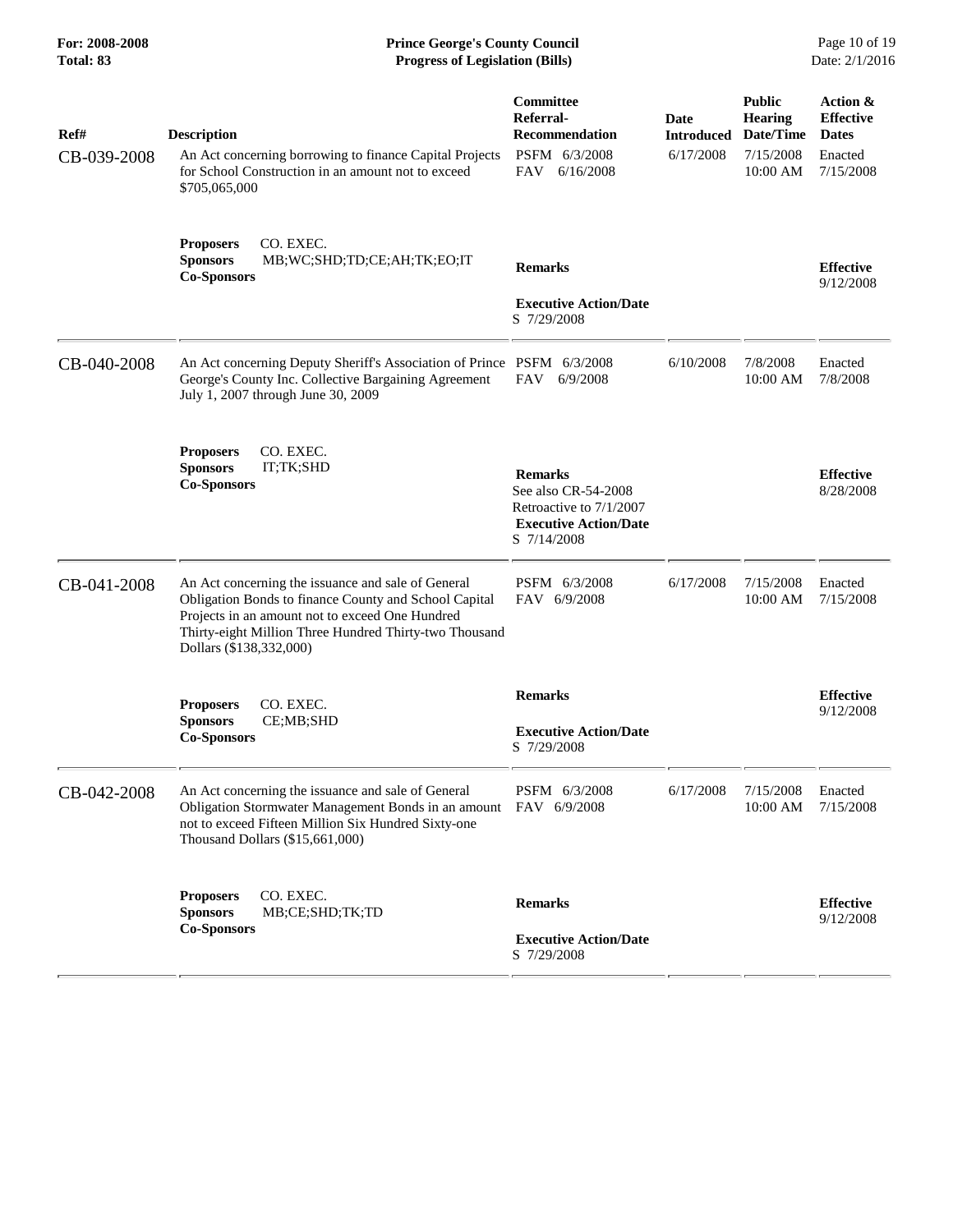| For: 2008-2008<br>Total: 83 | <b>Prince George's County Council</b><br><b>Progress of Legislation (Bills)</b>                                                                                                                                                                                                                                                                                                                                |                                                                            |                           |                                              | Page 11 of 19<br>Date: 2/1/2016              |
|-----------------------------|----------------------------------------------------------------------------------------------------------------------------------------------------------------------------------------------------------------------------------------------------------------------------------------------------------------------------------------------------------------------------------------------------------------|----------------------------------------------------------------------------|---------------------------|----------------------------------------------|----------------------------------------------|
| Ref#                        | <b>Description</b>                                                                                                                                                                                                                                                                                                                                                                                             | <b>Committee</b><br>Referral-<br><b>Recommendation</b>                     | Date<br><b>Introduced</b> | <b>Public</b><br><b>Hearing</b><br>Date/Time | Action &<br><b>Effective</b><br><b>Dates</b> |
| CB-043-2008                 | An Act concerning Supplementary Appropriations and<br>Interdepartmental Transfer of Appropriations for the<br>purpose of declaring additional revenue, appropriating to<br>the General Fund Outside Sources to provide funds for<br>costs that were not anticipated in the approved Fiscal Year<br>2008 Budget and transferring surplus appropriations<br>reflecting savings from Non-Departmental accounts to | PSFM 6/3/2008<br>$FAV(A)$ 6/9/2008                                         | 6/17/2008                 | 7/15/2008<br>10:00 AM                        | Enacted<br>7/15/2008                         |
|                             | various County Departments                                                                                                                                                                                                                                                                                                                                                                                     | <b>Remarks</b><br>Retroactive to 6/30/2008<br><b>Executive Action/Date</b> |                           |                                              | <b>Effective</b><br>9/12/2008                |
|                             | CO. EXEC.<br><b>Proposers</b><br><b>Sponsors</b><br>MB;TD;TK;SHD<br><b>Co-Sponsors</b>                                                                                                                                                                                                                                                                                                                         | S 7/29/2008                                                                |                           |                                              |                                              |
| CB-044-2008                 | An Act deleting the Electrical Code requirement for color THE 6/17/2008<br>coding of armor or metal shell on Type AC, HFC and MC FAV 7/10/2008<br>electrical cables installed in buildings of Type I and II<br>construction                                                                                                                                                                                    |                                                                            | 7/15/2008                 | 9/9/2008<br>1:30 PM                          | Enacted<br>9/9/2008                          |
|                             | <b>Proposers</b><br>CO. EXEC.<br>SHD;TD<br><b>Sponsors</b>                                                                                                                                                                                                                                                                                                                                                     | <b>Remarks</b>                                                             |                           |                                              | <b>Effective</b><br>11/3/2008                |
|                             | <b>Co-Sponsors</b>                                                                                                                                                                                                                                                                                                                                                                                             | <b>Executive Action/Date</b><br>S 9/17/2008                                |                           |                                              |                                              |
| CB-045-2008                 | An Act approving Energy Savings and Lease Financing<br>agreements for the purchase, installation and financing of<br>certain energy efficient equipment that is guaranteed to<br>reduce Prince George's County ("County") energy<br>consumption and maintenance costs at County building<br>sites                                                                                                              | PSFM 6/17/2008<br>FAV(A) 6/30/2008                                         | 7/1/2008                  | 7/23/2008<br>10:00 AM                        | Enacted<br>7/23/2008                         |
|                             |                                                                                                                                                                                                                                                                                                                                                                                                                | <b>Remarks</b>                                                             |                           |                                              | <b>Effective</b>                             |
|                             | CO. EXEC.<br><b>Proposers</b><br><b>Sponsors</b><br><b>SHD</b><br><b>Co-Sponsors</b>                                                                                                                                                                                                                                                                                                                           | <b>Executive Action/Date</b><br>S 8/11/2008                                |                           |                                              | 9/26/2008                                    |
| CB-046-2008                 | An Act approving the leases of certain improvements by<br>Prince George's County                                                                                                                                                                                                                                                                                                                               | PSFM 6/17/2008<br>FAV 6/30/2008                                            | 7/1/2008                  | 7/23/2008<br>10:00 AM                        | Enacted<br>7/23/2008                         |
|                             | CO. EXEC.<br><b>Proposers</b><br><b>Sponsors</b><br><b>SHD</b><br><b>Co-Sponsors</b>                                                                                                                                                                                                                                                                                                                           | <b>Remarks</b>                                                             |                           |                                              | <b>Effective</b>                             |
|                             |                                                                                                                                                                                                                                                                                                                                                                                                                |                                                                            |                           |                                              | 9/26/2008                                    |
|                             |                                                                                                                                                                                                                                                                                                                                                                                                                | <b>Executive Action/Date</b><br>S 8/11/2008                                |                           |                                              |                                              |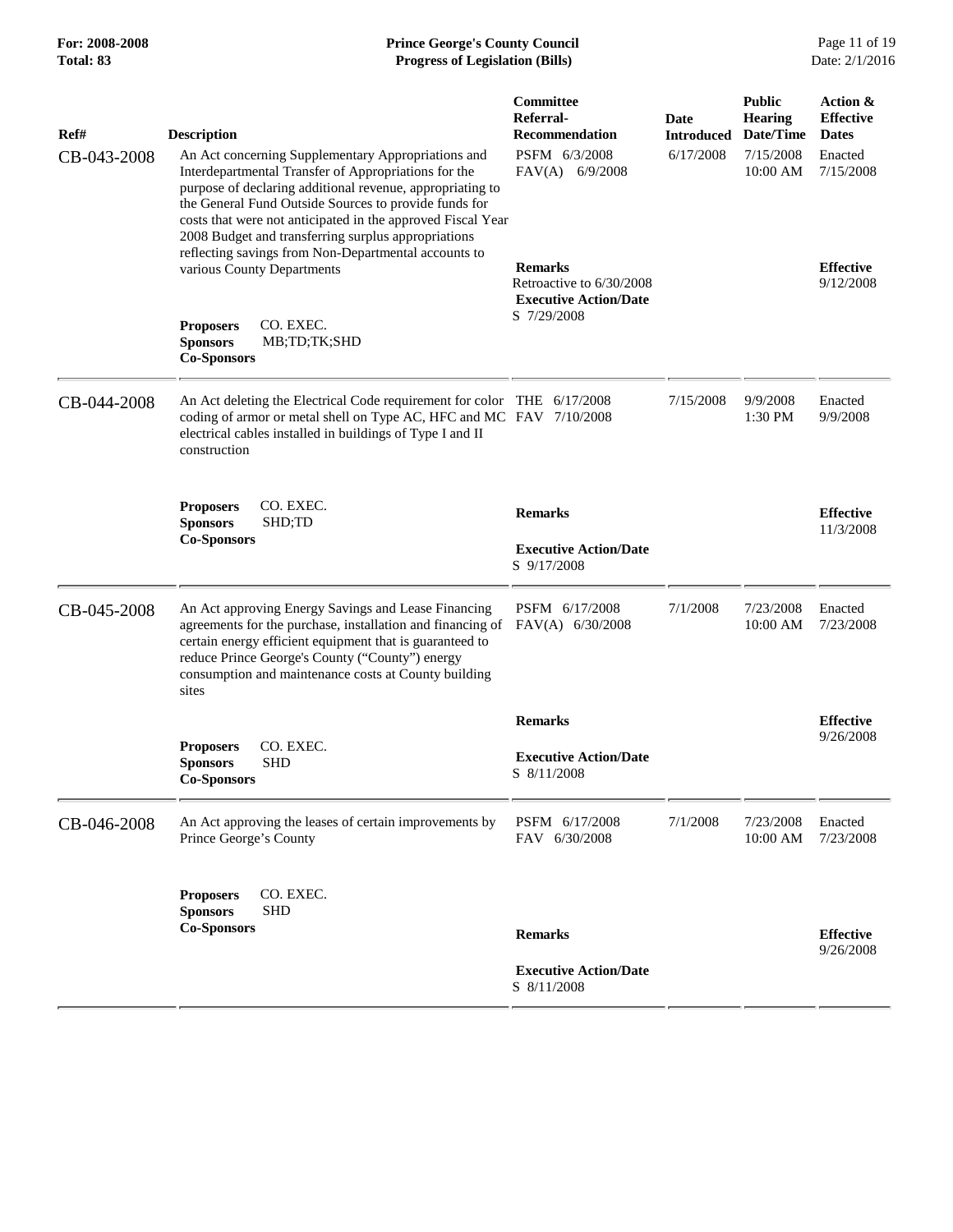## **For: 2008-2008 Prince George's County Council** Page 12 of 19<br> **Prince George's County Council** Page 12 of 19<br> **Progress of Legislation (Bills)** Date: 2/1/2016 **Total: 83 Progress of Legislation (Bills)**

| Ref#<br>CB-047-2008 | <b>Description</b><br>An Act concerning the prohibition of the sale, offer or<br>distribution of certain cigar products, intended for use, or<br>designed for use, in ingesting, inhaling, or otherwise<br>introducing marihuana, cocaine, hashish, or hashish oil<br>into the human body, to minors and in less than packages<br>of five. | Committee<br>Referral-<br><b>Recommendation</b><br>HEHS 6/17/2008<br><b>HELD</b><br>9/11/2008<br>FAV(A)<br>10/16/2008 | Date<br><b>Introduced</b><br>10/21/2008 | <b>Public</b><br><b>Hearing</b><br>Date/Time<br>11/18/2008<br>10:00 AM | Action &<br><b>Effective</b><br><b>Dates</b><br>Enacted<br>11/18/2008 |
|---------------------|--------------------------------------------------------------------------------------------------------------------------------------------------------------------------------------------------------------------------------------------------------------------------------------------------------------------------------------------|-----------------------------------------------------------------------------------------------------------------------|-----------------------------------------|------------------------------------------------------------------------|-----------------------------------------------------------------------|
|                     | <b>SHD</b><br><b>Proposers</b><br><b>Sponsors</b><br>SHD;WC;CE;MB;AH<br><b>Co-Sponsors</b>                                                                                                                                                                                                                                                 | <b>Remarks</b><br><b>Executive Action/Date</b><br>S 11/24/2008                                                        |                                         |                                                                        | <b>Effective</b><br>1/12/2009                                         |
| CB-048-2008         | An Act establishing the homestead property tax credit for<br>the County property tax for the taxable year beginning<br>July 1, 2009, as required by State Law                                                                                                                                                                              | PSFM 7/1/2008<br>FAV 7/14/2008                                                                                        | 7/23/2008                               | 9/9/2008<br>$1:30$ PM                                                  | Enacted<br>9/9/2008                                                   |
|                     | <b>Proposers</b><br>CO. EXEC.<br><b>Sponsors</b><br><b>SHD</b><br><b>Co-Sponsors</b>                                                                                                                                                                                                                                                       | <b>Remarks</b><br><b>Executive Action/Date</b><br>S 9/17/2008                                                         |                                         |                                                                        | <b>Effective</b><br>11/3/2008                                         |
| CB-049-2008         | An Ordinance repealing the use and occupancy permit<br>limitations to weekend and holiday dates of operation for<br>farmer's and flea markets in Prince George's County.                                                                                                                                                                   | HEHS 7/1/2008                                                                                                         | 7/1/2008                                |                                                                        | Enacted<br>7/23/2008<br>R&R<br>7/23/2008                              |
|                     | <b>Proposers</b><br>EO<br><b>Sponsors</b><br>EO;WC<br><b>Co-Sponsors</b>                                                                                                                                                                                                                                                                   | <b>Remarks</b><br><b>Executive Action/Date</b>                                                                        |                                         |                                                                        | <b>Effective</b><br>9/8/2008                                          |
| CB-050-2008         | An Act proposing an amendment to Section 317 of the<br>Charter of Prince George's County to provide clarification FAV 7/14/2008<br>as to the prescribed scheduling and notice periods for<br>legislation by the Clerk of the Council.                                                                                                      | PSFM 7/1/2008                                                                                                         | 7/1/2008                                | 7/23/2008<br>10:00 AM                                                  | Enacted<br>7/23/2008                                                  |
|                     | CE<br><b>Proposers</b><br><b>Sponsors</b><br>CE;MB<br><b>Co-Sponsors</b>                                                                                                                                                                                                                                                                   | <b>Remarks</b><br>Voters approved<br>11/4/2008<br><b>Executive Action/Date</b>                                        |                                         |                                                                        | <b>Effective</b><br>12/4/2008                                         |
| CB-051-2008         | An Act concerning Fiscal Year 2008-2009 Current<br>Expense Budget for the purpose of amending certain<br>revenue estimates and certain appropriations in the Annual<br>Budget and Appropriations Ordinance for Fiscal Year<br>2008-2009                                                                                                    | PSFM 7/1/2008<br>FAV 7/14/2008                                                                                        | 7/1/2008                                | 7/23/2008<br>10:00 AM                                                  | Enacted<br>7/23/2008                                                  |
|                     | CO. EXEC.<br><b>Proposers</b><br><b>Sponsors</b><br><b>SHD</b><br><b>Co-Sponsors</b>                                                                                                                                                                                                                                                       | <b>Remarks</b><br><b>Executive Action/Date</b><br>S 8/11/2008                                                         |                                         |                                                                        | <b>Effective</b><br>9/26/2008                                         |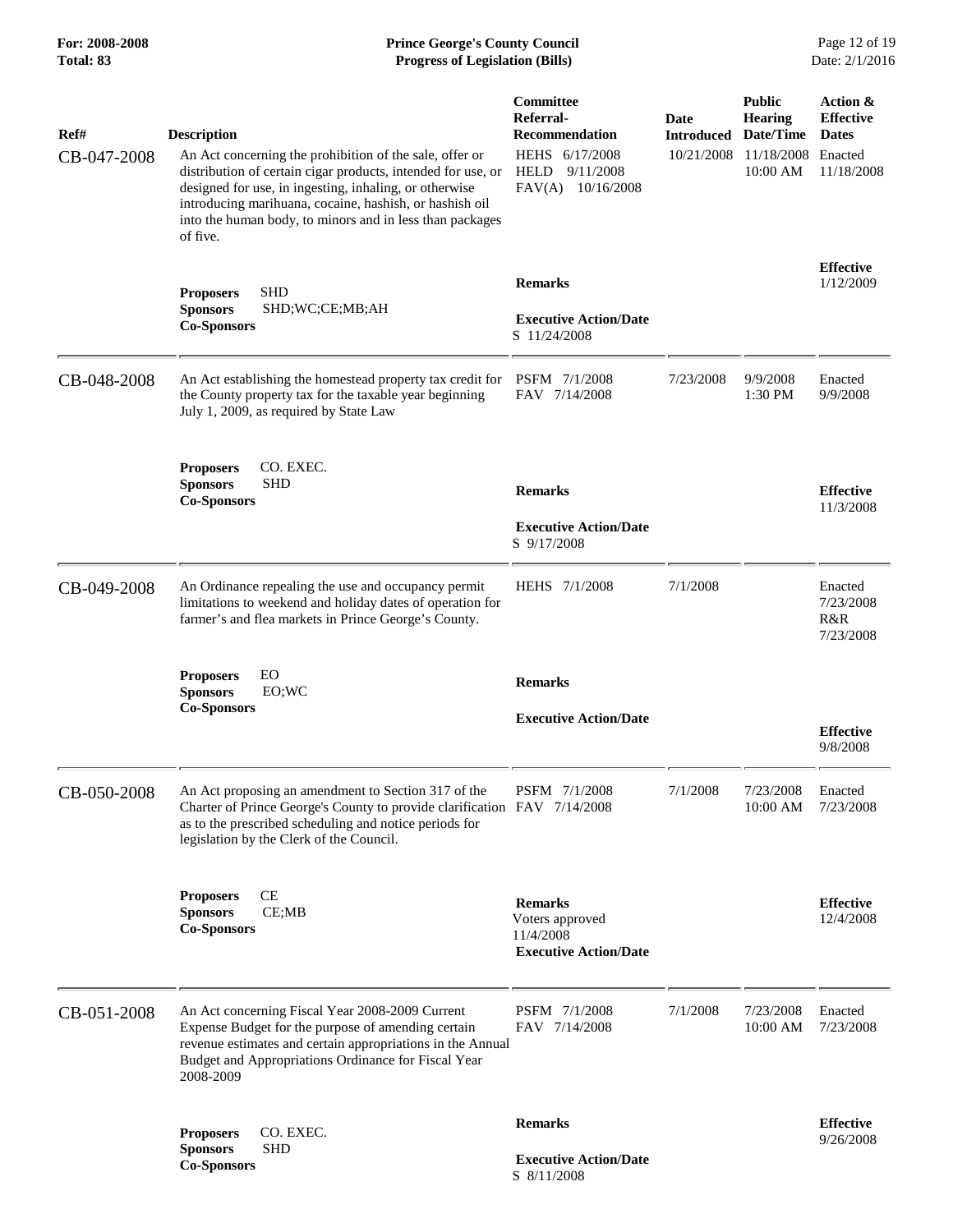| Total: 83   | <b>Progress of Legislation (Bills)</b>                                                                                                                                                             |                                                        |                                     |                                 | Date: 2/1/2016                               |
|-------------|----------------------------------------------------------------------------------------------------------------------------------------------------------------------------------------------------|--------------------------------------------------------|-------------------------------------|---------------------------------|----------------------------------------------|
| Ref#        | <b>Description</b>                                                                                                                                                                                 | <b>Committee</b><br>Referral-<br><b>Recommendation</b> | Date<br><b>Introduced Date/Time</b> | <b>Public</b><br><b>Hearing</b> | Action &<br><b>Effective</b><br><b>Dates</b> |
| CB-052-2008 | An Act concerning the Business Incubator Real Property<br>Tax Credit for the purpose of establishing a tax credit for<br>real property used for publicly supported business<br>incubator programs. | PSFM 7/15/2008<br>FAV(A) 9/23/2008                     | 10/21/2008                          | 11/18/2008 Enacted<br>10:00 AM  | 11/18/2008                                   |
|             | TK<br><b>Proposers</b><br><b>Sponsors</b><br>TK;IT                                                                                                                                                 | <b>Remarks</b>                                         |                                     |                                 | <b>Effective</b><br>1/12/2009                |
|             | <b>Co-Sponsors</b>                                                                                                                                                                                 | <b>Executive Action/Date</b><br>S 11/24/2008           |                                     |                                 |                                              |
| CB-053-2008 | An Act concerning modifying procedures for designation<br>of Historic Properties                                                                                                                   | PZED 7/23/2008<br>FAV(A) 9/17/2008                     | 9/30/2008                           | 10/28/2008 Enacted<br>10:00 AM  | 10/28/2008                                   |
|             | EO<br><b>Proposers</b><br><b>Sponsors</b><br>EO;AH;IT;TD<br><b>Co-Sponsors</b>                                                                                                                     | <b>Remarks</b>                                         |                                     |                                 | <b>Effective</b><br>12/26/2008               |
|             |                                                                                                                                                                                                    | <b>Executive Action/Date</b><br>S 11/10/2008           |                                     |                                 |                                              |
| CB-054-2008 | An Ordinance for the purpose of making changes to<br>informational mailing requirements for applications.                                                                                          | PZED 7/23/2008<br>HELD 9/17/2008<br>FAV(A) 10/15/2008  | 10/21/2008                          | 11/18/2008<br>10:00 AM          | Enacted<br>11/18/2008                        |
|             | M-NCPPC<br><b>Proposers</b><br><b>Sponsors</b><br>CE;MB;AH;SHD<br><b>Co-Sponsors</b>                                                                                                               | <b>Remarks</b>                                         |                                     |                                 | <b>Effective</b><br>1/5/2009                 |
|             |                                                                                                                                                                                                    | <b>Executive Action/Date</b>                           |                                     |                                 |                                              |
| CB-055-2008 | A Subdivision Bill for the purpose of making changes to<br>informational mailing requirements for applications.                                                                                    | PZED 7/23/2008<br>HELD 9/17/2008<br>FAV(A) 10/15/2008  | 10/14/2008                          | 11/18/2008 Enacted<br>10:00 AM  | 11/18/2008                                   |
|             | <b>M-NCPPC</b><br><b>Proposers</b><br><b>Sponsors</b><br>SHD;MB;IT;AH                                                                                                                              |                                                        |                                     |                                 |                                              |
|             | <b>Co-Sponsors</b>                                                                                                                                                                                 | <b>Remarks</b>                                         |                                     |                                 | <b>Effective</b><br>12/26/2008               |
|             |                                                                                                                                                                                                    | <b>Executive Action/Date</b><br>S 11/24/2008           |                                     |                                 |                                              |
|             |                                                                                                                                                                                                    |                                                        |                                     |                                 |                                              |

For: 2008-2008 **Prince George's County Council** Page 13 of 19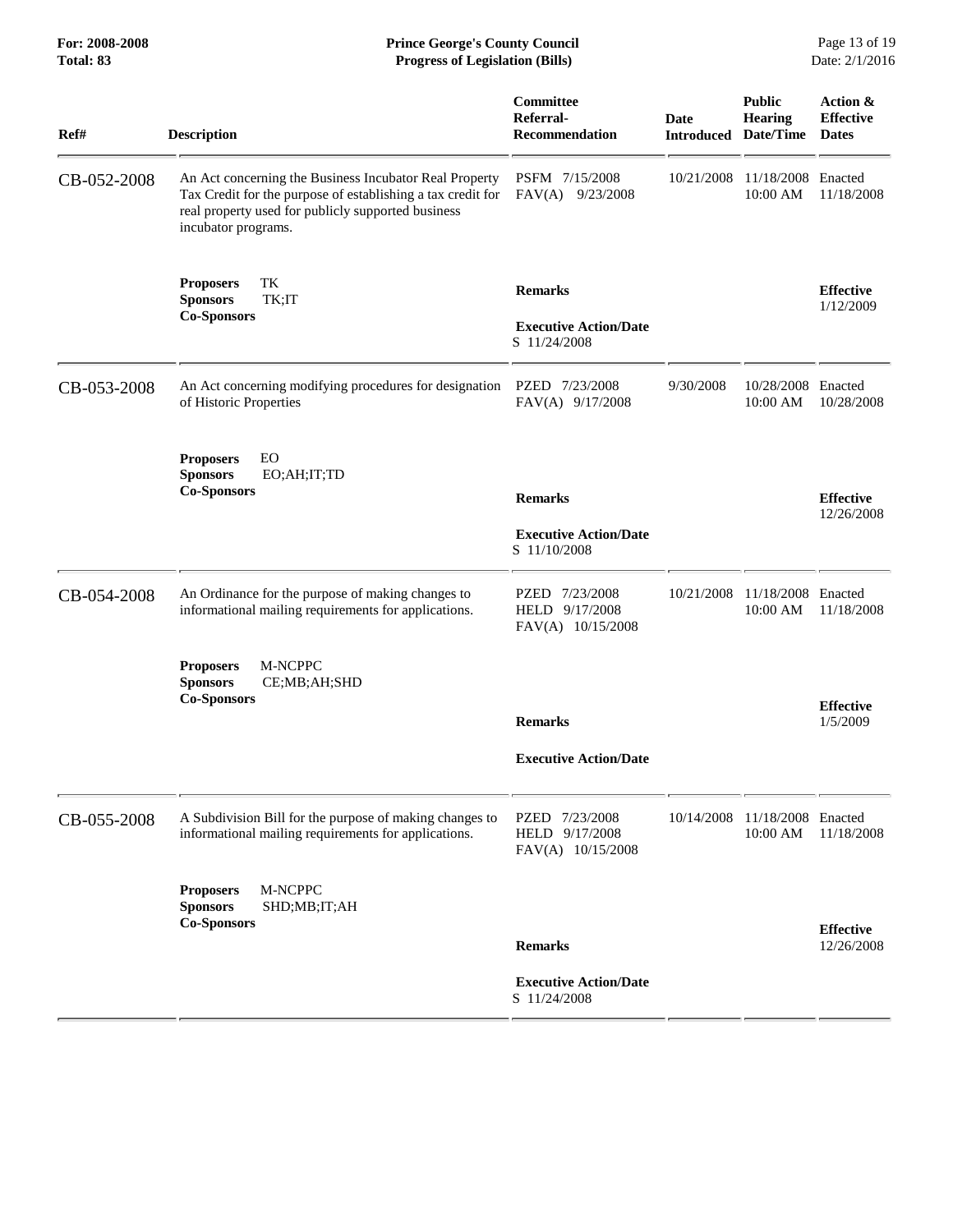| Ref#<br>CB-056-2008 | <b>Description</b><br>An Ordinance for the purpose of making changes to the<br>design, content and posting requirements for public<br>hearing signs.                         | Committee<br>Referral-<br><b>Recommendation</b><br>PZED 7/23/2008<br>HELD 9/17/2008<br>FAV(A) 10/15/2008 | Date<br><b>Introduced</b><br>10/21/2008 | <b>Public</b><br><b>Hearing</b><br>Date/Time<br>11/18/2008 Enacted<br>10:00 AM | Action &<br><b>Effective</b><br><b>Dates</b><br>11/18/2008 |
|---------------------|------------------------------------------------------------------------------------------------------------------------------------------------------------------------------|----------------------------------------------------------------------------------------------------------|-----------------------------------------|--------------------------------------------------------------------------------|------------------------------------------------------------|
|                     | M-NCPPC<br><b>Proposers</b><br>CE;MB;AH;IT;TK;SHD<br><b>Sponsors</b><br><b>Co-Sponsors</b>                                                                                   | <b>Remarks</b><br><b>Executive Action/Date</b>                                                           |                                         |                                                                                | <b>Effective</b><br>1/5/2009                               |
| CB-057-2008         | An Act adopting and publishing the 2007 Edition of the<br>Prince George's County Code.                                                                                       | $C.O.W.$ 9/9/2008<br>FAV 9/23/2008                                                                       | 9/30/2008                               | 11/18/2008 Enacted<br>10:00 AM                                                 | 11/18/2008                                                 |
|                     | <b>SHD</b><br><b>Proposers</b><br><b>Sponsors</b><br>SHD;CE;MB;AH;TK<br><b>Co-Sponsors</b>                                                                                   | <b>Remarks</b><br><b>Executive Action/Date</b><br>S 11/24/2008                                           |                                         |                                                                                | <b>Effective</b><br>1/12/2009                              |
| CB-058-2008         | An Act adopting the 2007 Edition of the Subdivision<br>Ordinance (Subtitle 24) of the County Code                                                                            | $C.O.W.$ 9/9/2008<br>FAV 9/23/2008                                                                       | 9/30/2008                               | 11/18/2008 Enacted<br>10:00 AM                                                 | 11/18/2008                                                 |
|                     | <b>SHD</b><br><b>Proposers</b><br><b>Sponsors</b><br>SHD;CE;MB;AH;TK<br><b>Co-Sponsors</b>                                                                                   | <b>Remarks</b><br><b>Executive Action/Date</b><br>S 11/24/2008                                           |                                         |                                                                                | <b>Effective</b><br>12/26/2008                             |
| CB-059-2008         | An Ordinance adopting the 2007 Edition of the Zoning<br>Ordinance of Prince George's County, being also Subtitle FAV(A) 9/23/2008<br>27 of the County Code                   | C.O.W. 9/9/2008                                                                                          | 9/30/2008                               | 11/18/2008 Enacted<br>10:00 AM                                                 | 11/18/2008                                                 |
|                     | <b>Proposers</b><br><b>SHD</b><br>SHD;CE;MB;AH;TK<br><b>Sponsors</b><br><b>Co-Sponsors</b>                                                                                   | <b>Remarks</b><br><b>Executive Action/Date</b>                                                           |                                         |                                                                                | <b>Effective</b><br>11/18/2008                             |
| CB-060-2008         | An Act amending the Prince George's County<br>Classification Plan to eliminate and add certain classes of $FAV(A)$ 9/23/2008<br>work within the Information Technology field | PSFM 9/9/2008                                                                                            | 10/7/2008                               | 11/5/2008<br>10:00 AM                                                          | Enacted<br>11/5/2008                                       |
|                     | CO. EXEC.<br><b>Proposers</b><br><b>Sponsors</b><br>TK;SHD<br><b>Co-Sponsors</b>                                                                                             | <b>Remarks</b><br><b>Executive Action/Date</b><br>S 11/18/2008                                           |                                         |                                                                                | <b>Effective</b><br>1/5/2009                               |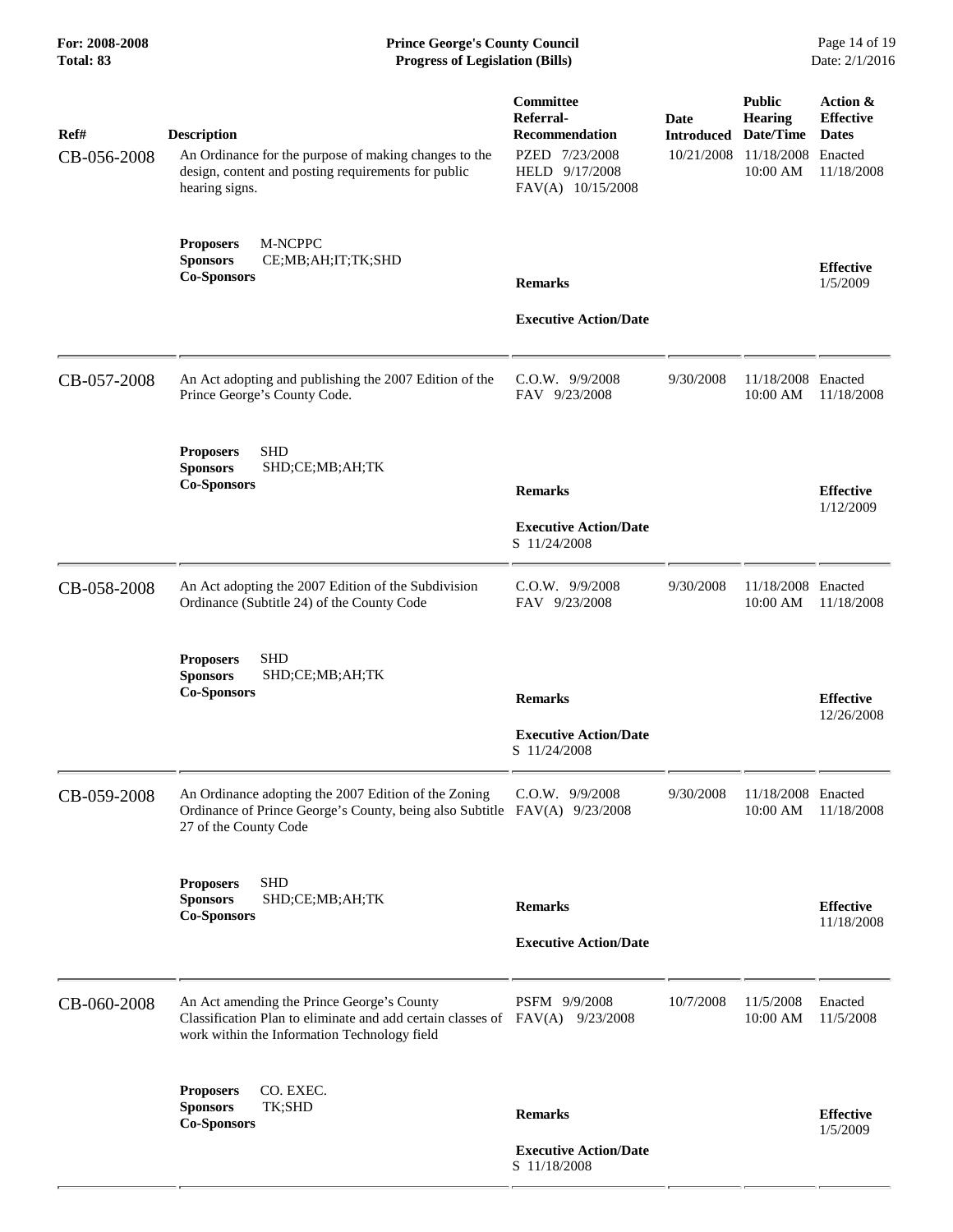| For: 2008-2008<br>Total: 83 | <b>Prince George's County Council</b><br><b>Progress of Legislation (Bills)</b>                                                                                                                                                                                                                                     |                                                                                                                           |                                            |                                           | Page 15 of 19<br>Date: 2/1/2016              |
|-----------------------------|---------------------------------------------------------------------------------------------------------------------------------------------------------------------------------------------------------------------------------------------------------------------------------------------------------------------|---------------------------------------------------------------------------------------------------------------------------|--------------------------------------------|-------------------------------------------|----------------------------------------------|
| Ref#                        | <b>Description</b>                                                                                                                                                                                                                                                                                                  | Committee<br>Referral-<br><b>Recommendation</b>                                                                           | <b>Date</b><br><b>Introduced Date/Time</b> | <b>Public</b><br><b>Hearing</b>           | Action &<br><b>Effective</b><br><b>Dates</b> |
| CB-061-2008                 | An Act enabling the County to participate in the State of<br>Maryland's Brownfields Revitalization Incentive<br>Program; providing a property tax credit for the<br>redevelopment of certain brownfields properties; and<br>generally providing for a brownfields property tax credit<br>as authorized by State law | PSFM 9/9/2008<br><b>HELD</b><br>9/23/2008<br><b>HELD</b><br>10/14/2008                                                    | 10/21/2008                                 | 11/18/2008 Enacted<br>10:00 AM            | 11/18/2008                                   |
|                             | CO. EXEC.<br><b>Proposers</b><br><b>Sponsors</b><br>SHD;TD<br><b>Co-Sponsors</b>                                                                                                                                                                                                                                    | <b>Remarks</b><br><b>Executive Action/Date</b><br>S 11/24/2008                                                            |                                            |                                           | <b>Effective</b><br>1/12/2009                |
| CB-062-2008                 | An Act approving the labor agreement by and between<br>Prince George's County and Prince George's Correctional FAV 9/23/2008<br>Officers' Association, Inc. (Correctional Officers) July 1, FAV(A) 10/14/2008<br>2007 through June 30, 2009                                                                         | PSFM 9/16/2008                                                                                                            | 9/16/2008                                  | 10/7/2008<br>10:00 AM                     | Enacted<br>10/7/2008                         |
|                             | <b>Proposers</b><br>CO. EXEC.<br><b>Sponsors</b><br>TK;SHD<br><b>Co-Sponsors</b>                                                                                                                                                                                                                                    | <b>Remarks</b><br>See also CR-82-2008.<br>Retroactive to July 1,<br>2007.<br><b>Executive Action/Date</b><br>S 10/20/2008 |                                            |                                           | <b>Effective</b><br>12/5/2008                |
| CB-063-2008                 | An act concerning the exemption of the sale or exchange<br>of books from the secondhand and pawn dealer's<br>registration and reporting requirements under the County<br>Code.                                                                                                                                      | THE 9/16/2008<br><b>FAV</b><br>9/25/2008                                                                                  | 10/7/2008                                  | 11/5/2008<br>10:00 AM                     | Enacted<br>11/5/2008                         |
|                             | EO<br><b>Proposers</b><br><b>Sponsors</b><br><b>EO</b><br><b>Co-Sponsors</b>                                                                                                                                                                                                                                        | <b>Remarks</b><br><b>Executive Action/Date</b><br>S 11/18/2008                                                            |                                            |                                           | <b>Effective</b><br>1/5/2009                 |
| CB-064-2008                 | An Act adopting the Maryland Emergency Management<br><b>Assistance Compact</b>                                                                                                                                                                                                                                      | PSFM 9/16/2008<br>FAV 10/14/2008                                                                                          | 10/21/2008                                 | 11/18/2008 Enacted<br>$10:00~\mathrm{AM}$ | 11/18/2008                                   |
|                             | CO. EXEC.<br><b>Proposers</b><br>CE;MB;SHD;TK;TD<br><b>Sponsors</b><br><b>Co-Sponsors</b>                                                                                                                                                                                                                           | <b>Remarks</b><br><b>Executive Action/Date</b><br>S 11/24/2008                                                            |                                            |                                           | <b>Effective</b><br>1/12/2009                |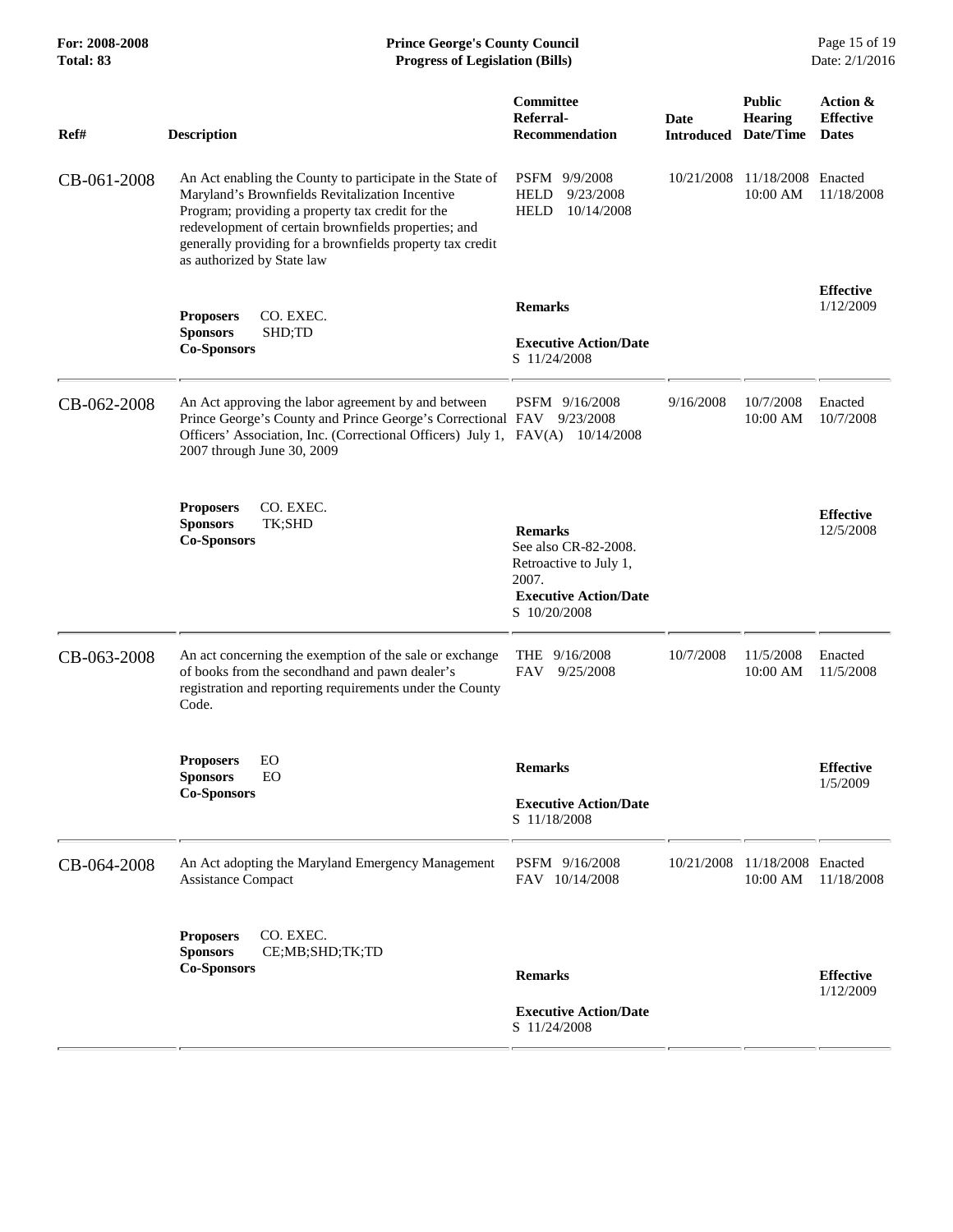| Ref#        | <b>Description</b>                                                                                                                                                   | Committee<br>Referral-<br><b>Recommendation</b>       | Date<br><b>Introduced</b> | <b>Public</b><br><b>Hearing</b><br>Date/Time | Action &<br><b>Effective</b><br><b>Dates</b> |
|-------------|----------------------------------------------------------------------------------------------------------------------------------------------------------------------|-------------------------------------------------------|---------------------------|----------------------------------------------|----------------------------------------------|
| CB-065-2008 | An Ordinance amending procedures for adopting Transit<br>District Overlay Zoning Map Amendments.                                                                     | PZED 9/23/2008<br>HELD 10/1/2008<br>FAV(A) 10/15/2008 | 10/21/2008                | 11/18/2008<br>10:00 AM                       | Enacted<br>11/18/2008                        |
|             | M-NCPPC<br><b>Proposers</b><br><b>Sponsors</b><br>CE;MB;TD;SHD<br><b>Co-Sponsors</b>                                                                                 |                                                       |                           |                                              |                                              |
|             |                                                                                                                                                                      | <b>Remarks</b>                                        |                           |                                              | <b>Effective</b><br>1/5/2009                 |
|             |                                                                                                                                                                      | <b>Executive Action/Date</b>                          |                           |                                              |                                              |
| CB-066-2008 | An Act granting a tax credit against property taxes<br>imposed on agricultural land subject to State or County<br>agricultural land preservation programs.           | PSFM 9/23/2008<br>FAV(A) 10/14/2008                   | 10/21/2008                | 11/18/2008 Enacted<br>10:00 AM               | 11/18/2008                                   |
|             | TD<br><b>Proposers</b><br>TD;MB;EO<br><b>Sponsors</b><br><b>Co-Sponsors</b>                                                                                          | <b>Remarks</b>                                        |                           |                                              | <b>Effective</b><br>1/12/2009                |
|             |                                                                                                                                                                      | <b>Executive Action/Date</b><br>S 11/24/2008          |                           |                                              |                                              |
| CB-067-2008 | An Act amending provisions of the Code concerning the<br>procedures and operations of the Telecommunications<br>Transmission Facility Coordinating Committee (TTFCC) | PSFM 9/30/2008<br>FAV(A) 10/14/2008                   | 10/21/2008                | 11/18/2008 Enacted<br>10:00 AM               | 11/18/2008                                   |
|             | CO. EXEC.<br><b>Proposers</b><br><b>Sponsors</b><br><b>SHD</b><br><b>Co-Sponsors</b>                                                                                 | <b>Remarks</b>                                        |                           |                                              | <b>Effective</b><br>1/12/2009                |
|             |                                                                                                                                                                      | <b>Executive Action/Date</b><br>S 11/24/2008          |                           |                                              |                                              |
| CB-068-2008 | An Ordinance amending regulations concerning<br><b>Recreational Community Developments</b>                                                                           | PZED 9/30/2008<br>FAV(A) 10/15/2008                   | 10/21/2008                | 11/18/2008 Enacted<br>10:00 AM               | 11/18/2008                                   |
|             | <b>SHD</b><br><b>Proposers</b><br><b>Sponsors</b><br>SHD;MB<br><b>Co-Sponsors</b>                                                                                    |                                                       |                           |                                              |                                              |
|             |                                                                                                                                                                      | <b>Remarks</b>                                        |                           |                                              | <b>Effective</b><br>1/5/2009                 |
|             |                                                                                                                                                                      | <b>Executive Action/Date</b>                          |                           |                                              |                                              |
| CB-069-2008 | An Act concerning Benefit Performances for the purpose<br>of clarifying the number of charitable gaming events that<br>may be held in a location in any single week  | PZED 10/7/2008<br>FAV(A) 10/15/2008                   | 10/21/2008                | 11/18/2008 Enacted<br>10:00 AM               | 11/18/2008                                   |
|             | TD;WC;TK;EO;IT<br><b>Proposers</b><br><b>Sponsors</b><br>TD;WC;TK;EO;IT<br><b>Co-Sponsors</b>                                                                        | <b>Remarks</b>                                        |                           |                                              | <b>Effective</b><br>1/12/2009                |
|             |                                                                                                                                                                      | <b>Executive Action/Date</b><br>S 11/24/2008          |                           |                                              |                                              |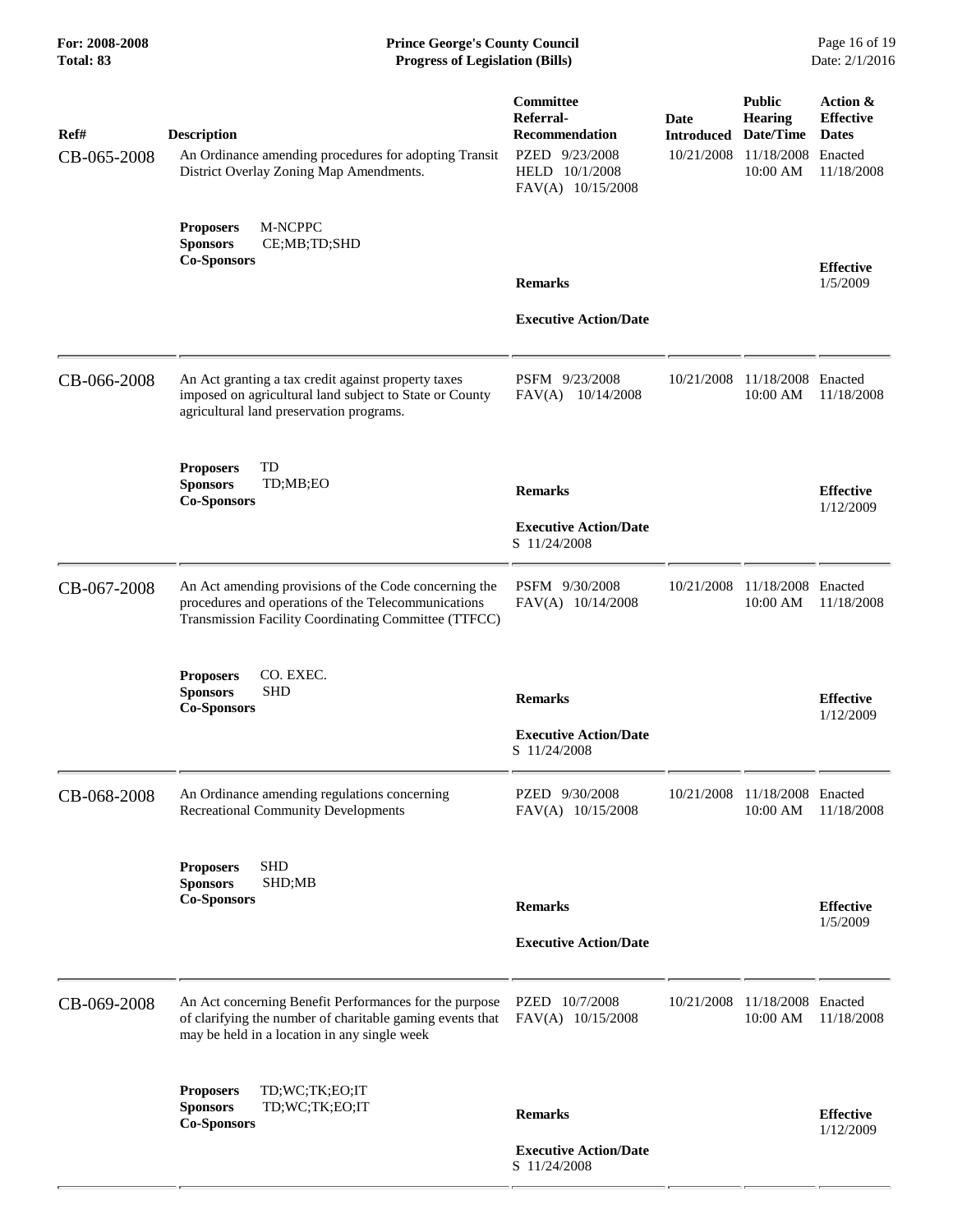| For: 2008-2008<br>Total: 83 | <b>Prince George's County Council</b><br><b>Progress of Legislation (Bills)</b><br>Date: 2/1/2016                                                                             |                                                                                           |                                     |                                 |                                              |
|-----------------------------|-------------------------------------------------------------------------------------------------------------------------------------------------------------------------------|-------------------------------------------------------------------------------------------|-------------------------------------|---------------------------------|----------------------------------------------|
| Ref#                        | <b>Description</b>                                                                                                                                                            | Committee<br>Referral-<br><b>Recommendation</b>                                           | Date<br><b>Introduced Date/Time</b> | <b>Public</b><br><b>Hearing</b> | Action &<br><b>Effective</b><br><b>Dates</b> |
| CB-070-2008                 | An Ordinance amending the regulations for volunteer fire, PZED 10/7/2008<br>ambulance, or rescue stations                                                                     | FAV(A) 10/15/2008                                                                         | 10/21/2008                          | 11/18/2008 Enacted<br>10:00 AM  | 11/18/2008                                   |
|                             | TD;WC;EO;TK;IT<br><b>Proposers</b><br><b>Sponsors</b><br>TD;WC;EO;IT<br><b>Co-Sponsors</b>                                                                                    | <b>Remarks</b><br><b>Executive Action/Date</b>                                            |                                     |                                 | <b>Effective</b><br>1/5/2009                 |
| CB-071-2008                 | An Ordinance providing regulations for gateway signs in a PZED 10/7/2008<br>commercial shopping center.                                                                       | HELD 10/15/2008                                                                           |                                     |                                 |                                              |
|                             | EO<br><b>Proposers</b><br><b>Sponsors</b><br><b>Co-Sponsors</b>                                                                                                               | <b>Remarks</b><br><b>Executive Action/Date</b>                                            |                                     |                                 | <b>Effective</b>                             |
| CB-072-2008                 | An Ordinance amending the regulations for fences in<br>residential zones.                                                                                                     | PZED 10/7/2008<br>FAV 10/15/2008                                                          | 10/21/2008                          | 11/18/2008 Enacted<br>10:00 AM  | 11/18/2008                                   |
|                             | EO<br><b>Proposers</b><br><b>Sponsors</b><br>EO;IT<br><b>Co-Sponsors</b>                                                                                                      | <b>Remarks</b><br><b>Executive Action/Date</b>                                            |                                     |                                 | <b>Effective</b><br>1/5/2009                 |
| CB-073-2008                 | An Act for the purpose of amending the method of<br>appointment for members of the Fire Commission and<br>expanding the duties and responsibilities of the Fire<br>Commission | PSFM 10/7/2008                                                                            |                                     |                                 |                                              |
|                             | <b>Proposers</b><br>CO. EXEC.<br><b>Sponsors</b><br><b>Co-Sponsors</b>                                                                                                        | <b>Remarks</b><br>WITHDRAWN BY CO.<br>EXEC. ON 10/20/2008<br><b>Executive Action/Date</b> |                                     |                                 | <b>Effective</b>                             |
| CB-074-2008                 | Executive Order No. 13 - 2008 (Reorganization Proposal) PSFM 10/7/2008<br>relating to the Fire Commission                                                                     |                                                                                           |                                     |                                 |                                              |
|                             | CO. EXEC.<br><b>Proposers</b><br><b>Sponsors</b><br><b>Co-Sponsors</b>                                                                                                        | <b>Remarks</b><br>WITHDRAWN BY CO.<br>EXEC.<br><b>Executive Action/Date</b>               |                                     |                                 | <b>Effective</b>                             |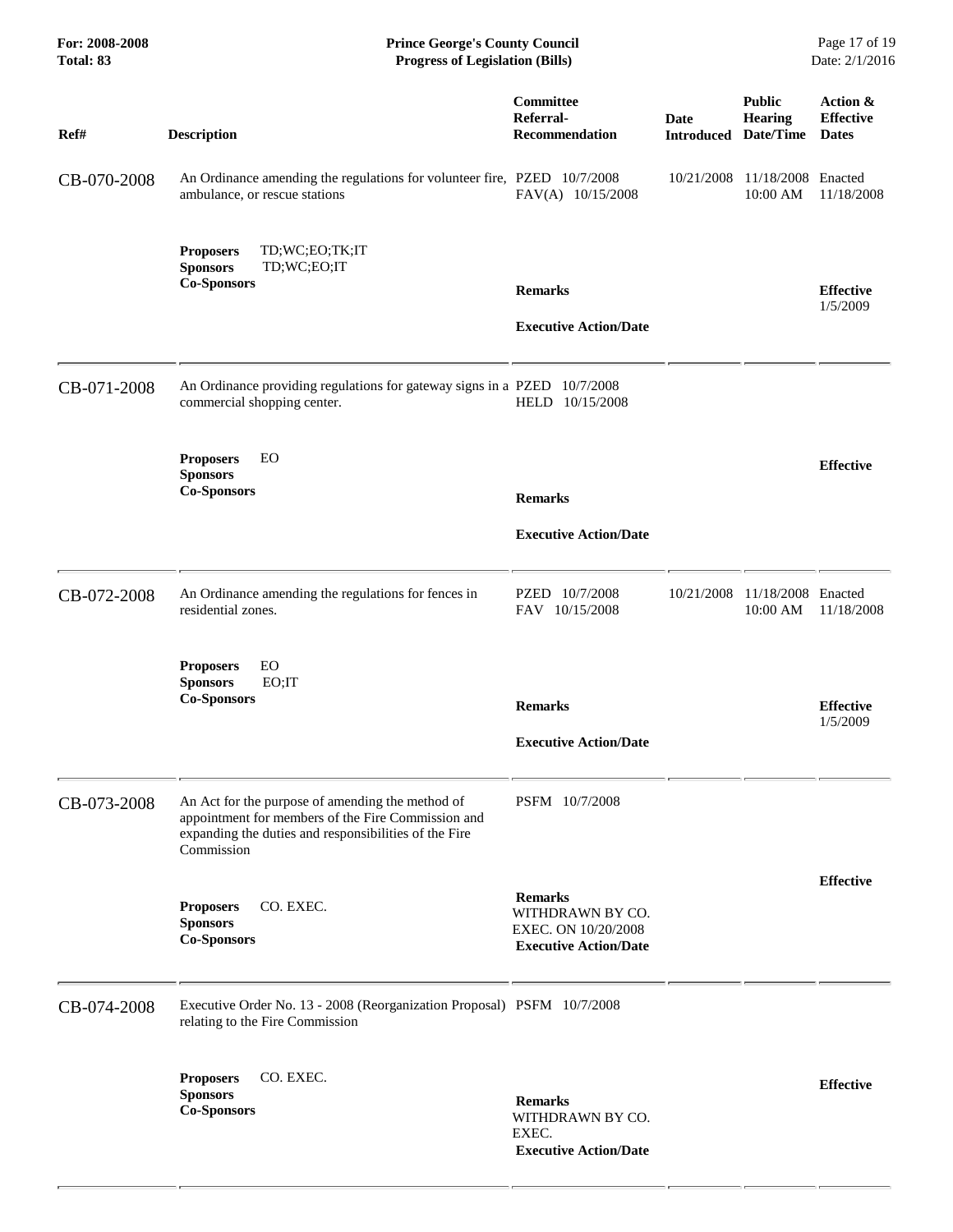| For: 2008-2008<br>Total: 83 | <b>Prince George's County Council</b><br>Date: 2/1/2016<br><b>Progress of Legislation (Bills)</b>                                                                                                                                                                                                         |                                                                |                    |                                              |                                              |
|-----------------------------|-----------------------------------------------------------------------------------------------------------------------------------------------------------------------------------------------------------------------------------------------------------------------------------------------------------|----------------------------------------------------------------|--------------------|----------------------------------------------|----------------------------------------------|
| Ref#                        | <b>Description</b>                                                                                                                                                                                                                                                                                        | Committee<br>Referral-<br><b>Recommendation</b>                | Date<br>Introduced | <b>Public</b><br><b>Hearing</b><br>Date/Time | Action &<br><b>Effective</b><br><b>Dates</b> |
| CB-075-2008                 | A Subdivision Bill making clarifying amendments to the<br>Subdivision Requirements of Prince George's County.                                                                                                                                                                                             | PZED 10/7/2008<br>FAV 10/15/2008                               | 10/7/2008          | 11/18/2008 Enacted<br>10:00 AM               | 11/18/2008                                   |
|                             | TD<br><b>Proposers</b><br>TD<br><b>Sponsors</b><br><b>Co-Sponsors</b>                                                                                                                                                                                                                                     | <b>Remarks</b><br><b>Executive Action/Date</b><br>S 11/24/2008 |                    |                                              | <b>Effective</b><br>12/26/2008               |
| CB-076-2008                 | An Act concerning Single Family Dwelling Rental<br>Licenses for the purpose of amending provisions of the<br>single-family rental facility licensing requirements and<br>providing for criminal penalties for certain violations.                                                                         | THE 10/14/2008                                                 |                    |                                              |                                              |
|                             | <b>Proposers</b><br>EO;AH;TD<br><b>Sponsors</b><br><b>Co-Sponsors</b>                                                                                                                                                                                                                                     | <b>Remarks</b><br><b>Executive Action/Date</b>                 |                    |                                              | <b>Effective</b>                             |
| CB-077-2008                 | An Ordinance concerning Special Exceptions - Additional PZED 10/14/2008<br>Requirements for Specific Special Exceptions for the<br>purpose of amending the Special Exception approval<br>criteria for Concrete batching or mixing plants.                                                                 | FAV(A) 10/15/2008                                              |                    |                                              |                                              |
|                             | AH<br><b>Proposers</b><br><b>Sponsors</b><br><b>Co-Sponsors</b>                                                                                                                                                                                                                                           | <b>Remarks</b><br><b>Executive Action/Date</b>                 |                    |                                              | <b>Effective</b>                             |
| CB-078-2008                 | An Ordinance concerning Agricultural-Conservation Zone PZED 10/14/2008<br>(A-C Zone) for the purpose of establishing an<br>Agricultural-Conservation Zone (A-C Zone) in Prince<br>George's County and making amendments to the use table<br>in the Zoning Ordinance generally related to the A-C<br>Zone. | NR 10/15/2008                                                  | 10/21/2008         | 11/18/2008<br>10:00 AM                       | <b>Effective</b>                             |
|                             |                                                                                                                                                                                                                                                                                                           | <b>Remarks</b>                                                 |                    |                                              |                                              |
|                             | TD;MB<br><b>Proposers</b><br><b>Sponsors</b><br>TD;MB;EO<br><b>Co-Sponsors</b>                                                                                                                                                                                                                            | <b>Executive Action/Date</b>                                   |                    |                                              |                                              |
| CB-079-2008                 | An Act concerning an Interproject Transfer of<br>Appropriations in the Approved Fiscal Year 2009 Capital FAV(A) 10/20/2008<br><b>Budget</b>                                                                                                                                                               | PSFM 10/14/2008                                                | 10/21/2008         | 11/18/2008 Enacted<br>10:00 AM               | 11/18/2008                                   |
|                             | CO. EXEC.<br><b>Proposers</b><br><b>Sponsors</b><br><b>SHD</b><br><b>Co-Sponsors</b>                                                                                                                                                                                                                      | <b>Remarks</b><br><b>Executive Action/Date</b><br>S 11/24/2008 |                    |                                              | <b>Effective</b><br>1/12/2009                |